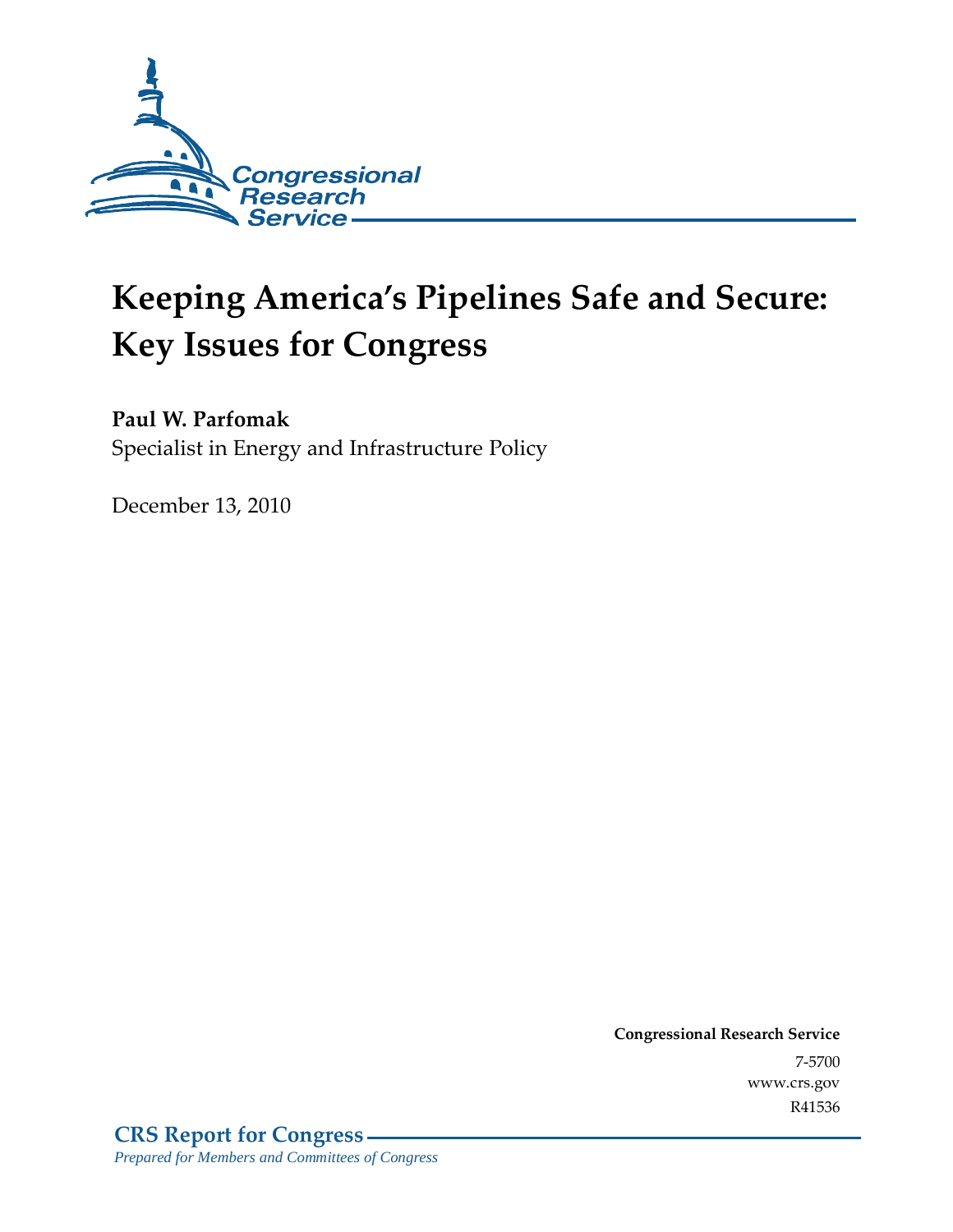## **Summary**

Nearly half a million miles of pipeline transporting natural gas, oil, and other hazardous liquids crisscross the United States. While an efficient and fundamentally safe means of transport, many pipelines carry materials with the potential to cause public injury and environmental damage. The nation's pipeline networks are also widespread and vulnerable to accidents and terrorist attack. The 2006 partial shutdown of the Prudhoe Bay, AK, oil field, and the 2010 pipeline accidents in San Bruno, CA, and Marshall, MI, have heightened congressional concern about pipeline risks. Both government and industry have taken numerous steps to improve pipeline safety and security over the last 10 years. While many stakeholders agree that federal pipeline safety programs have been on the right track, recent pipeline incidents suggest there continues to be room for improvement. Likewise the threat of terrorist attack on U.S. pipelines remains a concern.

The federal pipeline safety program was authorized through the fiscal year ending September 30, 2010, and is currently operating under a continuing resolution. S. 3856 would reauthorize the program through FY2014. Both the House and Senate versions of the Transportation, Housing and Urban Development, and Related Agencies Appropriations Act, 2011 (H.R. 5850 and S. 3644) would provide appropriations for the federal pipeline safety program for FY2011.

The  $111<sup>th</sup>$  Congress is considering new legislation to improve the safety and security of the U.S. pipeline network. H.R. 6008 would require pipeline operators to provide immediate telephonic notice of a pipeline release to federal emergency response officials and would increase civil penalties for pipeline safety violations. S. 3824 would increase the number of federal pipeline safety inspectors, would require automatic shutoff valves for natural gas pipelines, and would mandate internal inspections of transmission pipelines, among other provisions. S. 3856 would increase federal pipeline safety inspectors, would require automatic or remote controlled shutoff valves on new gas pipelines, would require public access to pipeline emergency response plans, and would increase civil penalties for pipeline safety violations, among other provisions. H.R. 6295 would require automatic or remote shut-off valves for many pipelines and public disclosure of pipeline locations, among other provisions. S. 1333 would change natural gas pipeline integrity assessment intervals. H.R. 2220 would mandate a new federal pipeline security study.

As Congress debates reauthorization of the federal pipeline safety program and oversees the federal role in pipeline security, key questions may be raised concerning pipeline agency staff resources, automatic pipeline shutoff valves, penalties for pipeline safety violations, and the possible need for pipeline security regulations. In addition to these specific issues, Congress may wish to assess how the various elements of U.S. pipeline safety and security activity fit together in the nation's overall strategy to protect transportation infrastructure. Pipeline safety and security necessarily involve many groups: federal agencies, oil and gas pipeline associations, large and small pipeline operators, and local communities. Reviewing how these groups work together to achieve common goals could be an oversight challenge for Congress.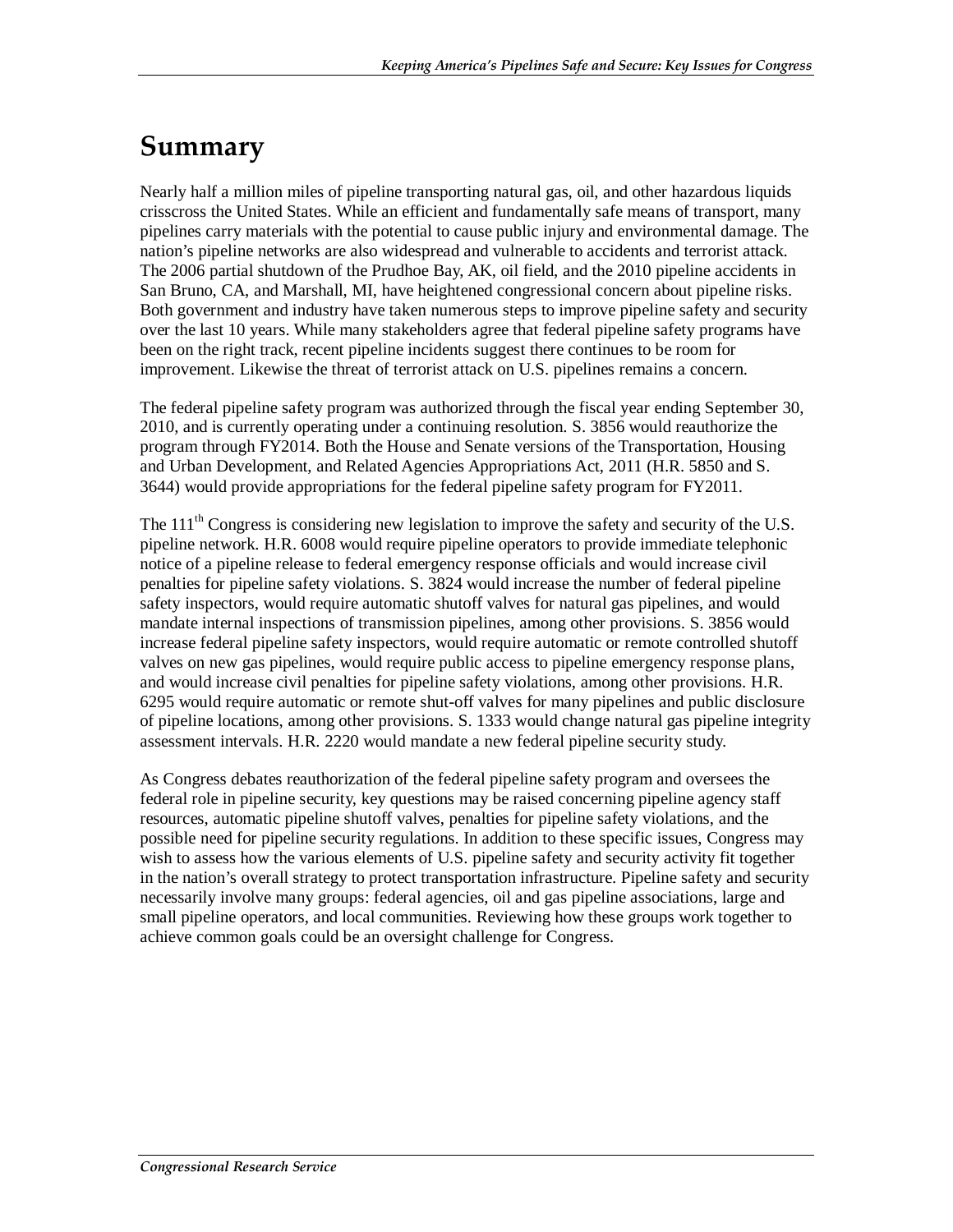## **Contents**

## **Figures**

Figure 1. PHMSA Pipeline Safety Staffing, Historical and Proposed under S. 3824 ...................14

## **Tables**

|--|--|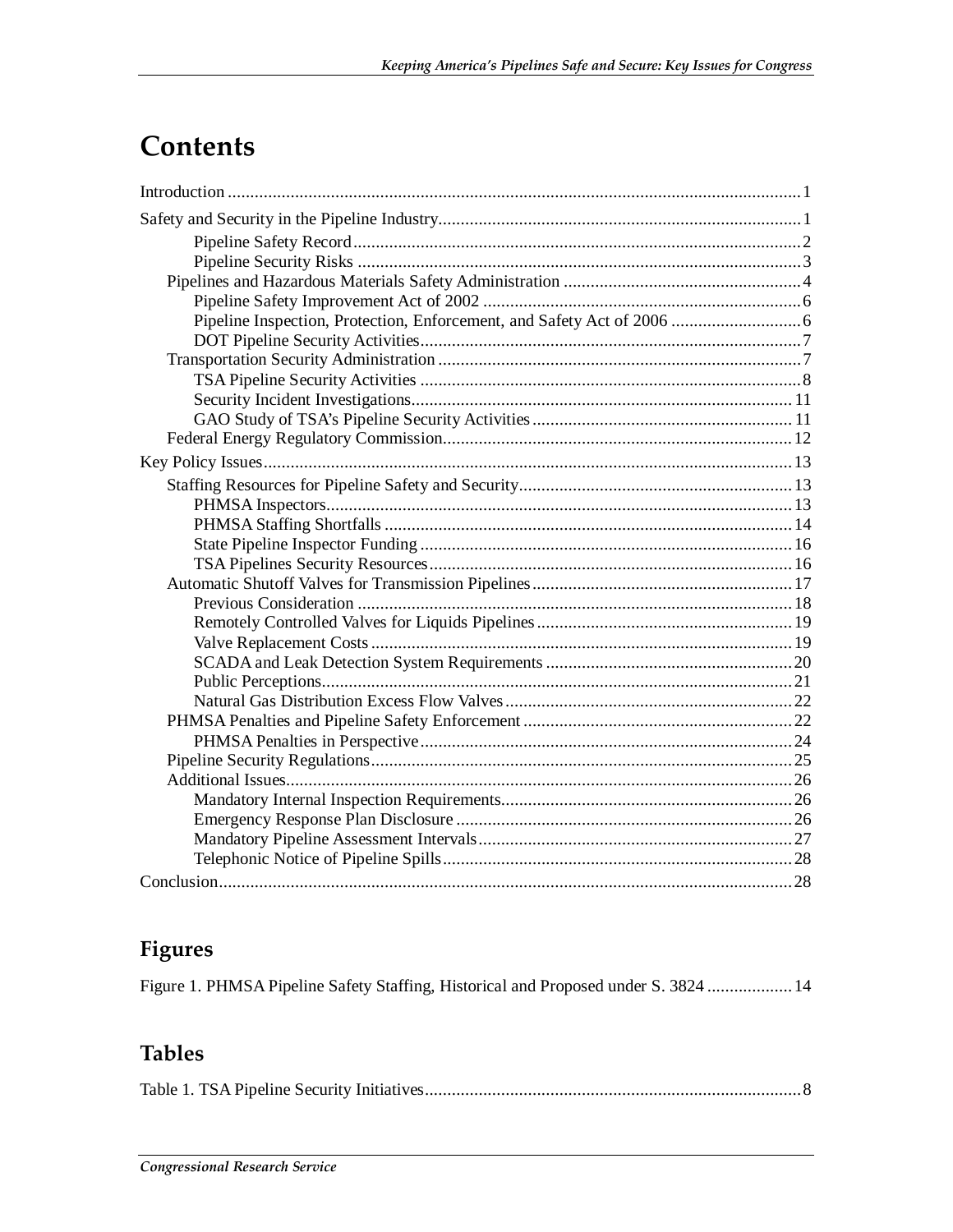Table 2.Actual vs. Anticipated Pipeline Safety Staff in DOT Budget Requests ...........................15

### **Contacts**

|--|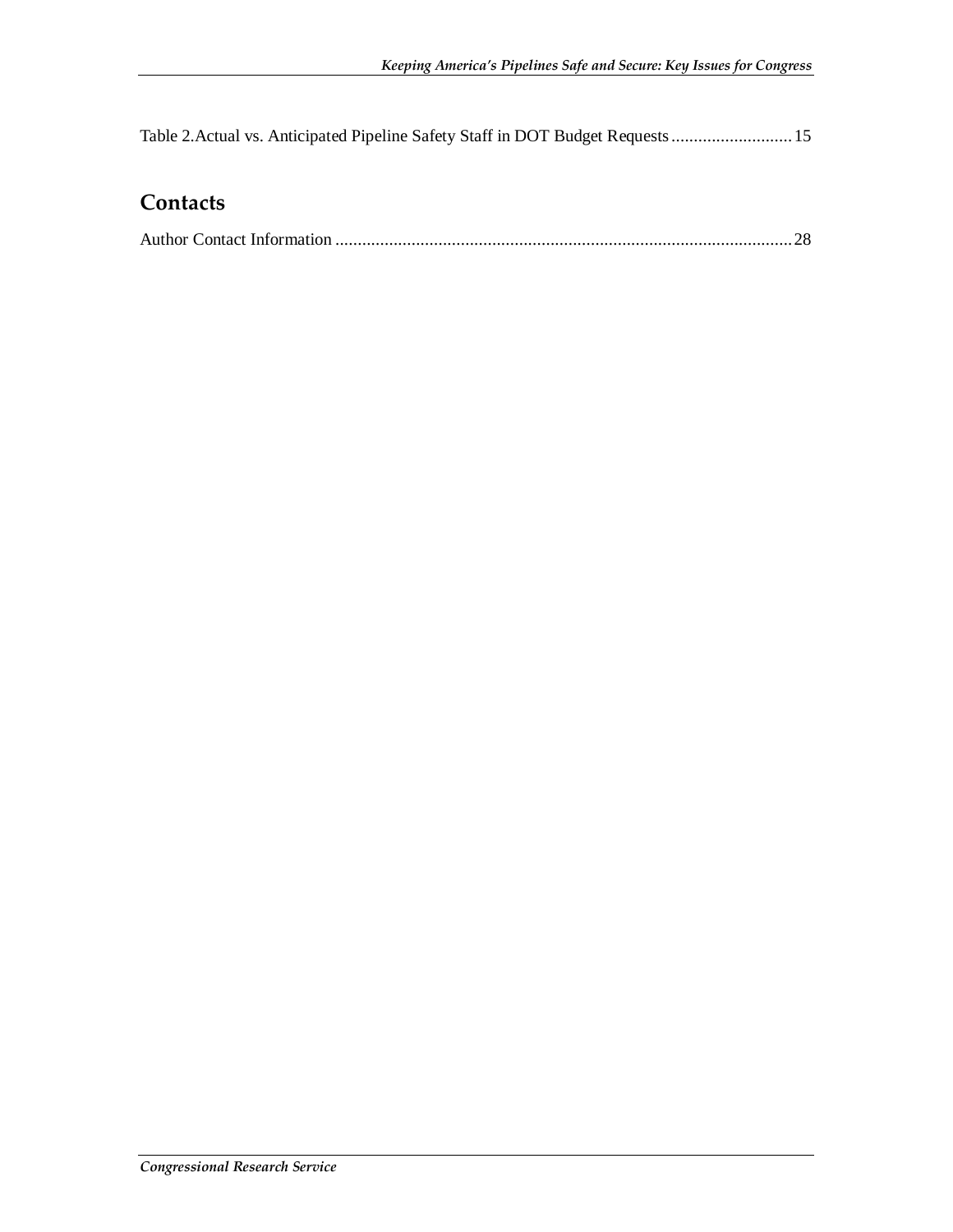## **Introduction**

Nearly half a million miles of high-volume pipeline transport natural gas, oil, and other hazardous liquids across the United States.<sup>1</sup> These transmission pipelines are integral to U.S. energy supply and have vital links to other critical infrastructure, such as power plants, airports, and military bases. While an efficient and fundamentally safe means of transport, many pipelines carry volatile, flammable, or toxic materials with the potential to cause public injury and environmental damage. The nation's pipeline networks are also widespread, running alternately through remote and densely populated regions, some above ground, some below; consequently, these systems are vulnerable to accidents and terrorist attack. The 2006 partial shutdown of the Prudhoe Bay, AK, oil field due to pipeline leaks, and the 2010 pipeline accidents in San Bruno, CA, and Marshall, MI, have demonstrated this vulnerability and have heightened congressional concern about pipeline risks.

The federal program for pipeline safety resides primarily within the Department of Transportation (DOT), although its inspection and enforcement activities rely heavily upon partnerships with state pipeline safety agencies. The federal pipeline security program began with the DOT as well, immediately after the terror attacks of September 11, 2001, but pipeline security authority was subsequently transferred to the Department of Homeland Security (DHS) when the latter department was created. The DOT and DHS have distinct missions, but they cooperate to protect the nation's pipelines. The Federal Energy Regulatory Commission is not operationally involved in pipeline safety or security, but it can examine safety issues under its siting authority for interstate natural gas pipelines, and can allow pipeline companies under its rate jurisdiction to recover pipeline security costs. Collectively, these agencies administer a comprehensive and complex set of regulatory authorities which has been changing significantly over the last decade and continues to do so.

The federal pipeline safety program was authorized through the fiscal year ending September 30, 2010, and is currently operating under a continuing resolution. S. 3856 would reauthorize the program through FY2014. Both the House and Senate versions of the Transportation, Housing and Urban Development, and Related Agencies Appropriations Act, 2011 (H.R. 5850 and S. 3644) would provide appropriations for the federal pipeline safety program for FY2011.

## **Safety and Security in the Pipeline Industry**

Of the nation's approximately half million miles of transmission pipeline, roughly 170,000 miles carry hazardous liquids—over 75% of the nation's crude oil and around 60% of its refined petroleum products, along with other products.<sup>2</sup> Within this network, there are nearly 200

<sup>-</sup><sup>1</sup> Hazardous liquids primarily include crude oil, gasoline, jet fuel, diesel fuel, home heating oil, propane, and butane. Other hazardous liquids transported by pipeline include anhydrous ammonia, carbon dioxide, kerosene, liquefied ethylene, and some petrochemical feedstocks.

<sup>&</sup>lt;sup>2</sup> Pipeline and Hazardous Materials Safety Administration, "Natural Gas Transmission, Gas Distribution, and Hazardous Liquid Pipeline Annual Mileage," online table, September 21, 2010, http://www.phmsa.dot.gov/pipeline/ library/data-stats.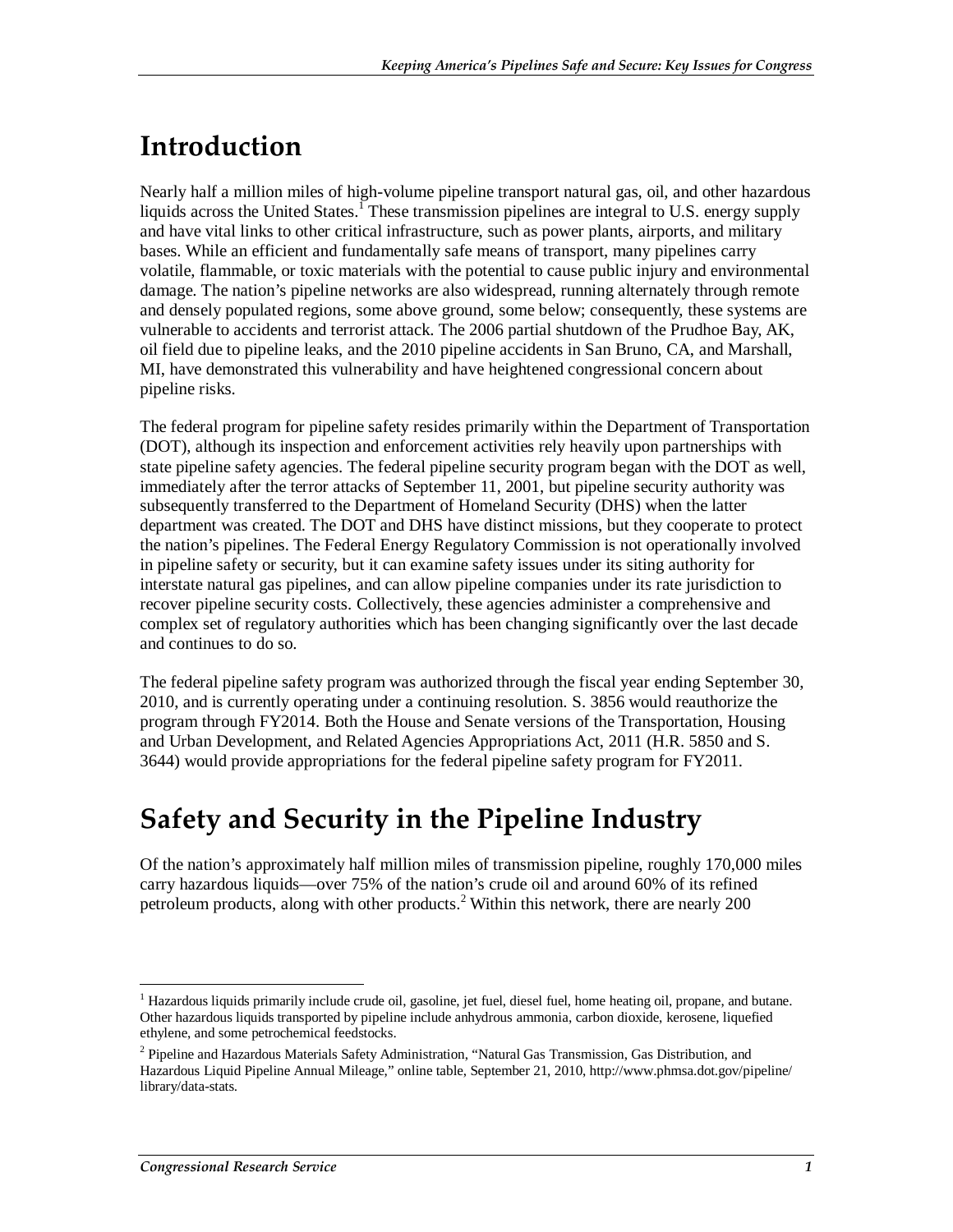*inter*state crude oil and liquid fuel pipelines, which account for roughly 80% of total pipeline mileage and transported volume.<sup>3</sup>

The U.S. natural gas pipeline network consists of around 217,000 miles of *inter*state transmission, and 89,000 miles of *intrastate* transmission.<sup>4</sup> It also contains some 20,000 miles of field and gathering pipeline, which connect gas extraction wells to processing facilities.<sup>5</sup> Around 120 systems make up the *inter*state gas transmission network; another 90 or so systems operate strictly within individual states.<sup>6</sup> These *interstate* and *intrastate* gas transmission pipelines feed around 1.2 million miles of regional pipelines in some 1,400 local distribution networks.<sup>7</sup> Natural gas pipelines also connect to 113 liquefied natural gas (LNG) storage sites, which augment pipeline gas supplies during peak demand periods. $\frac{8}{3}$ 

#### **Pipeline Safety Record**

Taken as a whole, releases from pipelines cause few annual fatalities compared to other product transportation modes. According to the Department of Transportation (DOT), hazardous liquid pipelines reported an average of 2.4 deaths per year from 2005 through 2009. During the same period, natural gas transmission and distribution pipelines reported an average of 1.0 and 10.4 deaths per year, respectively.<sup>9</sup> Accidental pipeline releases result from a variety of causes, including third-party excavation, corrosion, mechanical failure, control system failure, and operator error. Natural forces, such as floods and earthquakes, can also damage pipelines. There were 102 hazardous liquid pipeline accidents, 84 natural gas transmission (including gathering) pipeline accidents, and  $1,608$  natural gas distribution accidents in  $2009$ .<sup>10</sup>

Although pipeline releases have caused relatively few fatalities in absolute numbers, a single pipeline accident can be catastrophic in terms of deaths and environmental damage. Notable pipeline accidents in recent years include:

• **1999―**A gasoline pipeline explosion in Bellingham, WA, killed two children and an 18-year-old man, and caused \$45 million in damage to a city water plant and other property.

<sup>-</sup><sup>3</sup> Richard A Rabinow, "The Liquid Pipeline Industry in the United States: Where It's Been, Where It's Going," Prepared for the Association of Oil Pipe Lines, April 2004, p. 4.

<sup>&</sup>lt;sup>4</sup> Energy Information Administration, "Estimated Natural Gas Pipeline Mileage in the Lower 48 States, Close of 2008," online table, 2010, http://www.eia.doe.gov/pub/oil\_gas/natural\_gas/analysis\_publications/ngpipeline/mileage.html.

<sup>&</sup>lt;sup>5</sup> Pipeline and Hazardous Materials Safety Admin., "Natural Gas Transmission, Gas Distribution, and Hazardous Liquid Pipeline Annual Mileage," Web table, September 21, 2010, http://www.phmsa.dot.gov/pipeline/library/datastats.

<sup>&</sup>lt;sup>6</sup> Energy Information Administration, "About U.S. Natural Gas Pipelines," June 2007, pp. 1, 29,

http://www.eia.doe.gov/pub/oil\_gas/natural\_gas/analysis\_publications/ngpipeline/fullversion.pdf.

<sup>&</sup>lt;sup>7</sup> Pipeline and Hazardous Materials Safety Admin., September 21, 2010, http://www.phmsa.dot.gov/pipeline/library/ data-stats.

<sup>&</sup>lt;sup>8</sup> Tbere are also approximately 6,300 miles of offshore gathering pipelines. Gathering pipelines in on the Outer Continental Shelf regulated by the Department of the Interior are outside the scope of this report.

<sup>&</sup>lt;sup>9</sup> Pipeline and Hazardous Materials Safety Administration, "Significant Pipeline Incidents," web page, September 21, 2010, http://primis.phmsa.dot.gov/comm/reports/safety/SigPSI.html.

 $10$  Ibid.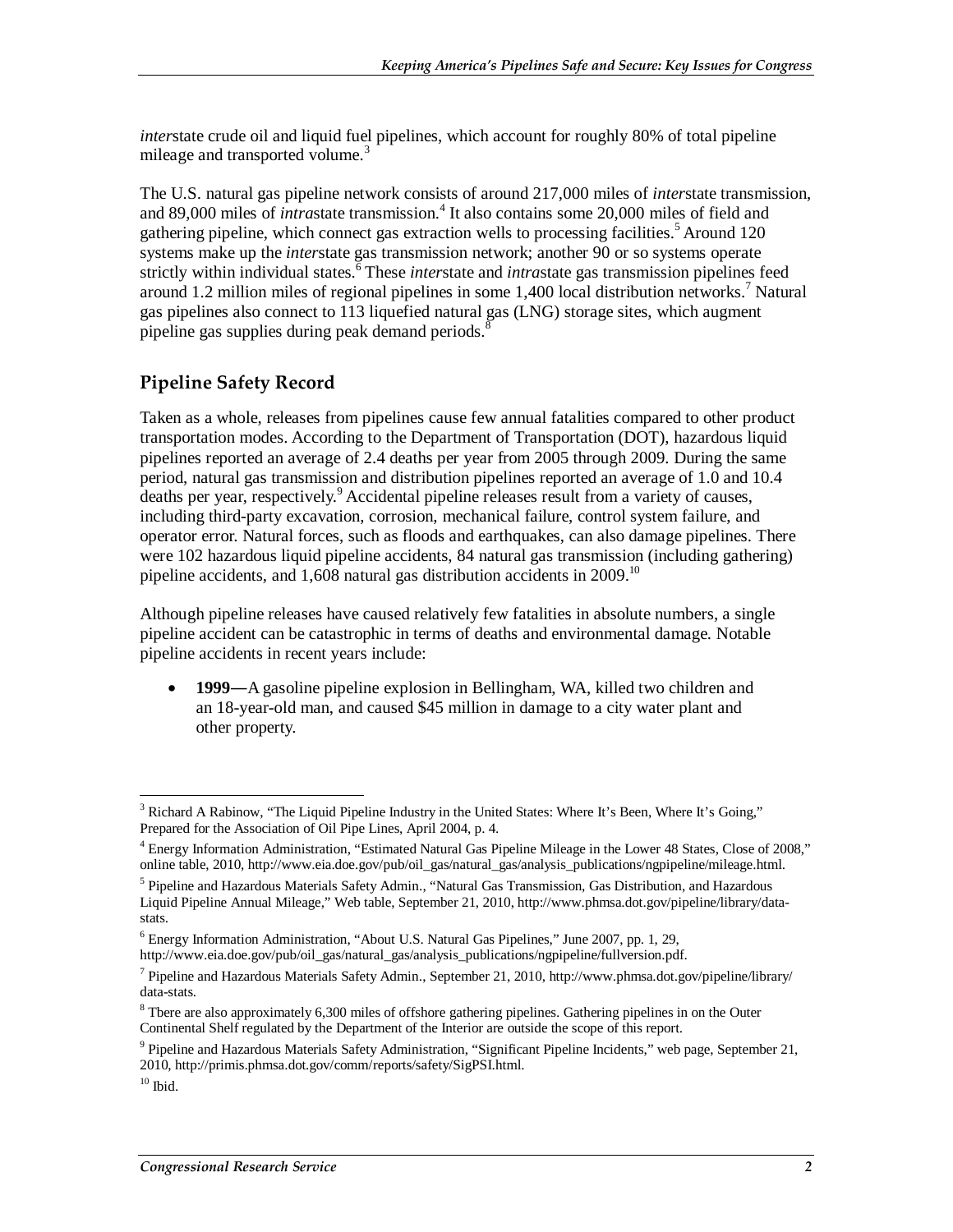- **2000―**A natural gas pipeline explosion near Carlsbad, NM, killed 12 campers, including 4 children.
- **2006―**Corroded pipelines on the North Slope of Alaska leaked over 200,000 gallons of crude oil in an environmentally sensitive area and temporarily shut down Prudhoe Bay oil production.
- **2007―**An accidental release from a propane pipeline and subsequent fire near Carmichael, Mississippi killed 2 people, injured several others, destroyed 4 homes, and burned over 70 acres of grassland and woodland.
- **2010**—A pipeline spill in Marshall, Michigan released 819,000 gallons of crude oil into a tributary of the Kalamazoo River.
- **2010**—A natural gas pipeline explosion in San Bruno, California, killed 8 people (including 1 child), injured 60 others, and destroyed 37 homes.

Such accidents have generated persistent scrutiny of pipeline regulation and have increased state and community activity related to pipeline safety.<sup>11</sup>

#### **Pipeline Security Risks**

In addition to their vulnerability to accidents, pipelines may also be intentionally damaged by vandals and terrorists. Some pipelines may also be vulnerable to "cyber-attacks" on computer control systems or attacks on electricity grids and telecommunications networks.<sup>12</sup> Oil and gas pipelines, globally, have been a favored target of terrorists, militant groups, and organized crime. In Colombia, for example, rebels have bombed the Caño Limón oil pipeline and other pipelines over 950 times since 1993.13 In 1996, London police foiled a plot by the Irish Republican Army to bomb gas pipelines and other utilities across the city.<sup>14</sup> Militants in Nigeria have repeatedly attacked pipelines and related facilities, including the simultaneous bombing of three oil pipelines in May 2007.<sup>15</sup> A Mexican rebel group similarly detonated bombs along Mexican oil and natural gas pipelines in July and September 2007.<sup>16</sup> In June 2007, the U.S. Department of Justice arrested members of a terrorist group planning to attack jet fuel pipelines and storage tanks at the John F. Kennedy (JFK) International Airport in New York.<sup>17</sup> Natural gas pipelines in British Columbia,

<sup>-</sup><sup>11</sup> See, for example: Boston Globe Editorial Board, "Older Pipes Carry Deadly Risks," Boston Globe, September 18, 2010; Bellingham Herald Editorial Board, "Citizen Need Panel To Monitor Pipeline Safety," *Bellingham Herald* (WA), January 24, 2010; Janet Zink, "Fueling the Resistance," *St. Petersburg Times*, December 16, 2007; W. Loy, "Slope Mayor Questions Leak Detection," *Anchorage Daily News*, March 14, 2006; J. Nesmith and R. K. M. Haurwitz, "Pipelines: The Invisible Danger," *Austin American-Statesman*, July 22, 2001.

<sup>12</sup> J.L. Shreeve, "Science & Technology: The Enemy Within," *The Independent*. London, UK, May 31, 2006, p. 8.

<sup>13</sup> Government Accountability Office (GAO), *Security Assistance: Efforts to Secure Colombia's Caño Limón-Coveñas Oil Pipeline Have Reduced Attacks, but Challenges Remain*, GAO-05-971, September 2005, p. 15; Stratfor Forecasting, Inc.," Colombia: The FARC's Low-Level Pipeline Campaign," *Stratfor Today*, June 23, 2008. http://www.stratfor.com/analysis/colombia\_farcs\_low\_level\_pipeline\_campaign?ip\_auth\_redirect=1

<sup>&</sup>lt;sup>14</sup> President's Commission on Critical Infrastructure Protection, *Critical Foundations: Protecting America's Infrastructures*, Washington, DC, October 1997.

<sup>&</sup>lt;sup>15</sup> Katehrine Houreld, "Militants Say 3 Nigeria Pipelines Bombed," *Associated Press*, May 8, 2007.

<sup>16</sup> Reed Johnson, "Six Pipelines Blown Up in Mexico," *Los Angeles Times,* September 11, 2007. p A-3.

<sup>&</sup>lt;sup>17</sup> U.S. Dept. of Justice, "Four Individuals Charged in Plot to bomb John F. Kennedy International Airport," Press release, June 2, 2007.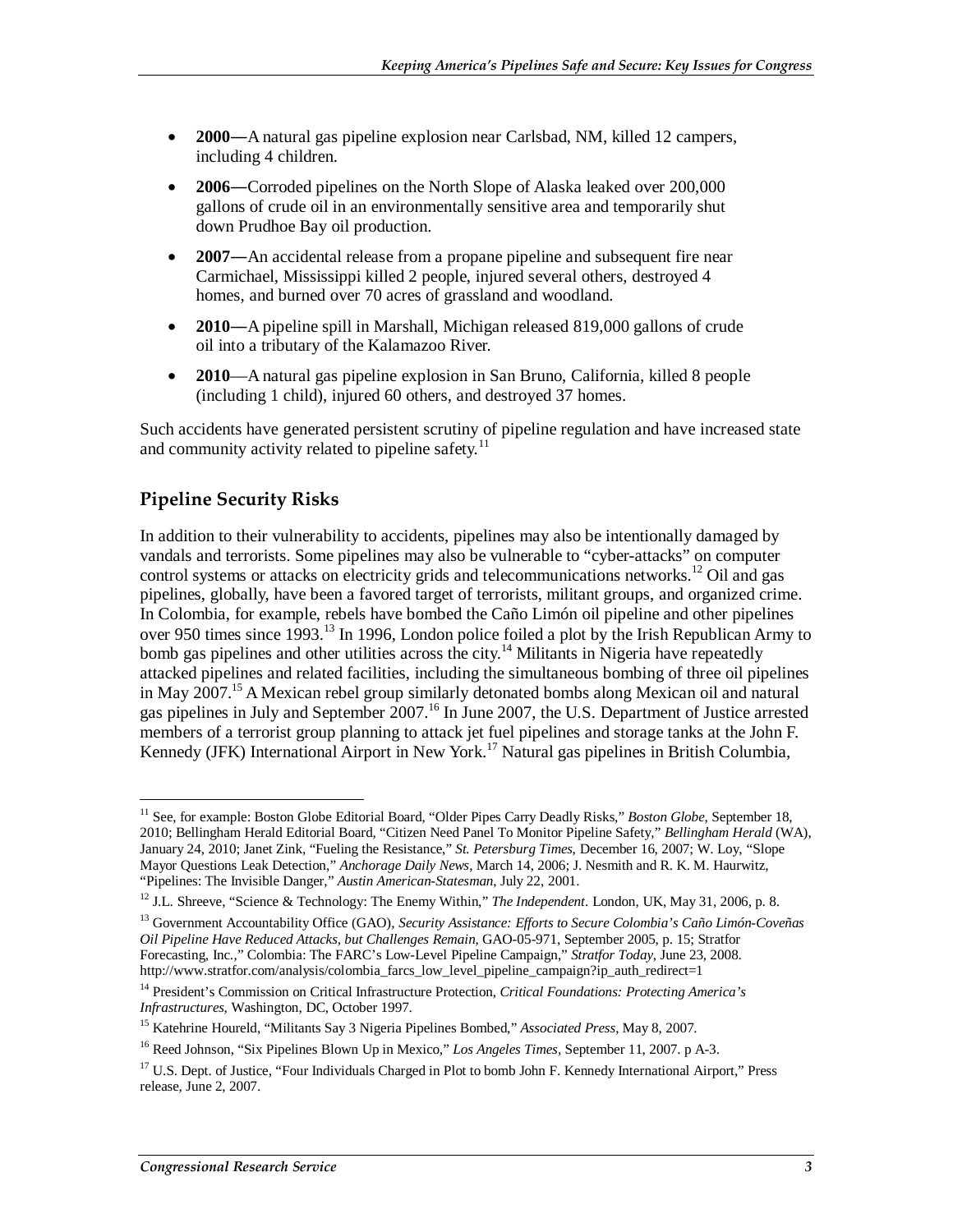Canada, were bombed six times between October 2008 and July 2009 by unknown perpetrators.<sup>18</sup> In 2009, the *Washington Post* reported that over \$1 billion of crude oil had been stolen directly from Mexican pipelines by organized criminals and drug cartels.<sup>19</sup>

Since September 11, 2001, federal warnings about Al Qaeda have mentioned pipelines specifically as potential terror targets in the United States.<sup>20</sup> One U.S. pipeline of particular concern, and with a history of terrorist and vandal activity, is the Trans Alaska Pipeline System (TAPS), which transports crude oil from Alaska's North Slope oil fields to the marine terminal in Valdez. TAPS runs some 800 miles and delivers nearly 17% of United States domestic oil production.<sup>21</sup> In 1999, Vancouver police arrested a man planning to blow up TAPS for personal profit in oil futures.<sup>22</sup> In 2001, a vandal's attack on TAPS with a high-powered rifle forced a twoday shutdown and caused extensive economic and ecological damage.<sup>23</sup> In January 2006, federal authorities acknowledged the discovery of a detailed posting on a website purportedly linked to Al Qaeda that reportedly encouraged attacks on U.S. pipelines, especially TAPS, using weapons or hidden explosives.<sup>24</sup> In November 2007 a U.S. citizen was convicted of trying to conspire with Al Qaeda to attack TAPS and a major natural gas pipeline in the eastern United States.<sup>25</sup> To date, there have been no known Al Qaeda attacks on TAPS or other U.S. pipelines, but such attacks remain a possibility.

### **Pipelines and Hazardous Materials Safety Administration**

The Natural Gas Pipeline Safety Act of 1968 (P.L. 90-481) and the Hazardous Liquid Pipeline Act of 1979 (P.L. 96-129) are two of the principal early acts establishing the federal role in pipeline safety. Under both statutes, the Transportation Secretary is given primary authority to regulate key aspects of interstate pipeline safety: design, construction, operation and maintenance, and spill response planning. Pipeline safety regulations are covered in Title 49 of the *Code of Federal Regulations*. 26 The DOT administers pipeline regulations through the Office of Pipeline Safety (OPS) within the Pipelines and Hazardous Materials Safety Administration (PHMSA). The OPS is funded for 206 full-time equivalent staff in 2010, based in Washington, DC; Atlanta; Kansas City; Houston; and Denver.<sup>27</sup> This includes funding for 137 inspectors, although the agency

<sup>-</sup><sup>18</sup> Ben Gelinas, "New Letter Threatens Resumption of 'Action' against B.C. Pipelines," Calgary Herald, April 15, 2010.

<sup>19</sup> Steve Fainaru and William Booth, "Mexico's Drug Cartels Siphon Liquid Gold," *Washington Post*, December 13, 2009.

<sup>20 &</sup>quot;Already Hard at Work on Security, Pipelines Told of Terrorist Threat," *Inside FERC*, McGraw-Hill Companies, January 3, 2002.

<sup>21</sup> Alyeska Pipeline Service Co., Internet page, Anchorage, AK, February 8, 2009, http://www.alyeska-pipe.com/ about.html.

<sup>22</sup> David S. Cloud, "A Former Green Beret's Plot to Make Millions Through Terrorism," *Ottawa Citizen*, December 24, 1999, p. E15.

<sup>23</sup> Y. Rosen, "Alaska Critics Take Potshots at Line Security," *Houston Chronicle*, February 17, 2002.

<sup>24</sup> Wesley Loy, "Web Post Urges Jihadists to Attack Alaska Pipeline," *Anchorage Daily News*, January 19, 2006.

<sup>&</sup>lt;sup>25</sup> U.S. Attorney's Office, Middle District of Pennsylvania, "Man Convicted of Attempting to Provide Material Support to Al-Qaeda Sentenced to 30 Years' Imprisonment," Press release, November 6, 2007; A. Lubrano and J. Shiffman, "Pa. Man Accused of Terrorist Plot," *Philadelphia Inquirer*, February 12, 2006, p. A1.

<sup>&</sup>lt;sup>26</sup> Safety and security of liquefied natural gas (LNG) facilities used in gas pipeline transportation is regulated under CFR Title 49, Part 193.

<sup>27</sup> U.S. Office of Management and Budget, *Budget of the United States Government, Fiscal Year 2011: Appendix*, February 2010, p. 989.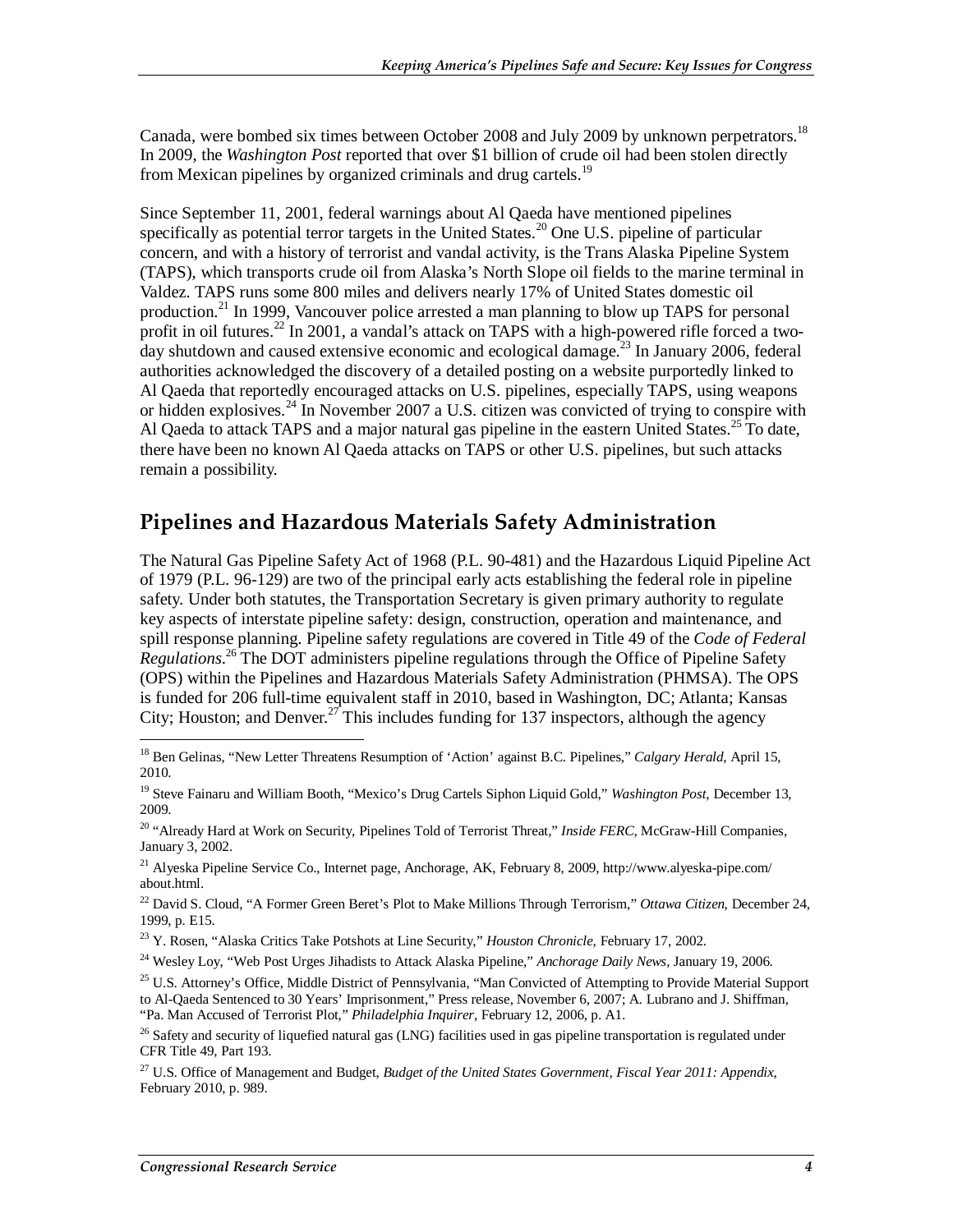actually employed 110 inspectors as of September 15, 2010.<sup>28</sup> In addition to its own staff, PHMSA's enabling legislation allows the agency to delegate authority to *intra*state pipeline safety offices, and allows state offices to act as "agents" administering *inter*state pipeline safety programs (excluding enforcement) for those sections of *inter*state pipelines within their boundaries.<sup>29</sup> Over 400 state pipeline safety inspectors are available in 2010.

PHMSA's pipeline safety program is funded primarily by user fees assessed on a per-mile basis on each regulated pipeline operator (49 U.S.C. § 60107). P.L. 109-468 authorized annual pipeline safety program expenditures of \$79.0 million in FY2007, \$86.2 million in FY2008, \$91.5 million in FY2009, and \$96.5 million in FY2010. The President's FY2010 budget request included \$105.2 million for pipeline safety.<sup>30</sup> The FY2011 budget requested \$111.1 million.<sup>31</sup> H.R. 5850 and S. 3644 would appropriate \$111.1 million to fund the PHMSA pipeline safety program for FY2011. S. 3856 would authorize annual pipeline safety program expenditures of \$111.1 million in FY2011, \$115.8 million in FY2012, \$119.9 million in FY2013, and \$122.8 million in FY2014. The bill would also authorize \$2.0 million annually through FY2014 for grants to state pipeline damage prevention programs.

PHMSA uses a variety of strategies to promote compliance with its safety standards. The agency conducts programmatic inspections of management systems, procedures, and processes; conducts physical inspections of facilities and construction projects; investigates safety incidents, and maintains a dialogue with pipeline operators. The agency clarifies its regulatory expectations through published protocols and regulatory orders, guidance manuals, and public meetings. PHMSA relies upon a range of enforcement actions, including administrative actions such as corrective action orders (CAOs) and civil penalties, to ensure that operators correct safety violations and take measures to preclude future safety problems. From 2005 through 2009, PHMSA initiated approximately 1,300 enforcement actions against pipeline operators.<sup>32</sup> Civil penalties assessed by PHMSA for safety violations during this period totaled approximately \$27.2 million.<sup>33</sup> PHMSA also conducts accident investigations and system-wide reviews focusing on high-risk operational or procedural problems and areas of the pipeline near sensitive environmental areas, high-density populations, or navigable waters.

Since 1997, PHMSA has increasingly required industry's implementation of "integrity management" programs on pipeline segments near "high consequence areas." Integrity management provides for continual evaluation of pipeline condition; assessment of risks to the pipeline; inspection or testing; data analysis; and followup repair, as well as preventive or mitigative actions. High consequence areas include population centers, commercially navigable waters, and environmentally sensitive areas, such as drinking water supplies or ecological

-

<sup>&</sup>lt;sup>28</sup> John D. Porcari, Dep. Secretary, U.S. Dept. of Transportation, Testimony before the House Committee on Transportation and Infrastructure, Hearing on the Enbridge Pipeline Oil Spill in Marshall, MI, September 15, 2010.

 $^{29}$  49 U.S.C. 601. States may recover up to 50% of their costs for these programs from the federal government.

<sup>30</sup> U.S. Office of Management and Budget, *Budget of the United States Government, Fiscal Year 2010: Appendix*, February 2009, p. 952.

 $31$  U.S. Office of Management and Budget, February 2010, p. 988.

 $32$  Pipeline and Hazardous Material Safety Administration (PHMSA), "PHMSA Pipeline Safety Program: Summary of Enforcement Actions," Web page, September 22, 2010. http://primis.phmsa.dot.gov/comm/reports/enforce/ Actions\_opid\_0.html.

<sup>&</sup>lt;sup>33</sup> Pipeline and Hazardous Material Safety Administration (PHMSA), "PHMSA Pipeline Safety Program: Summary of Cases Involving Civil Penalties," Web page, September 22, 2010. http://primis.phmsa.dot.gov/comm/reports/enforce/ CivilPenalty\_opid\_0.html?nocache=9288#\_TP\_1\_tab\_1.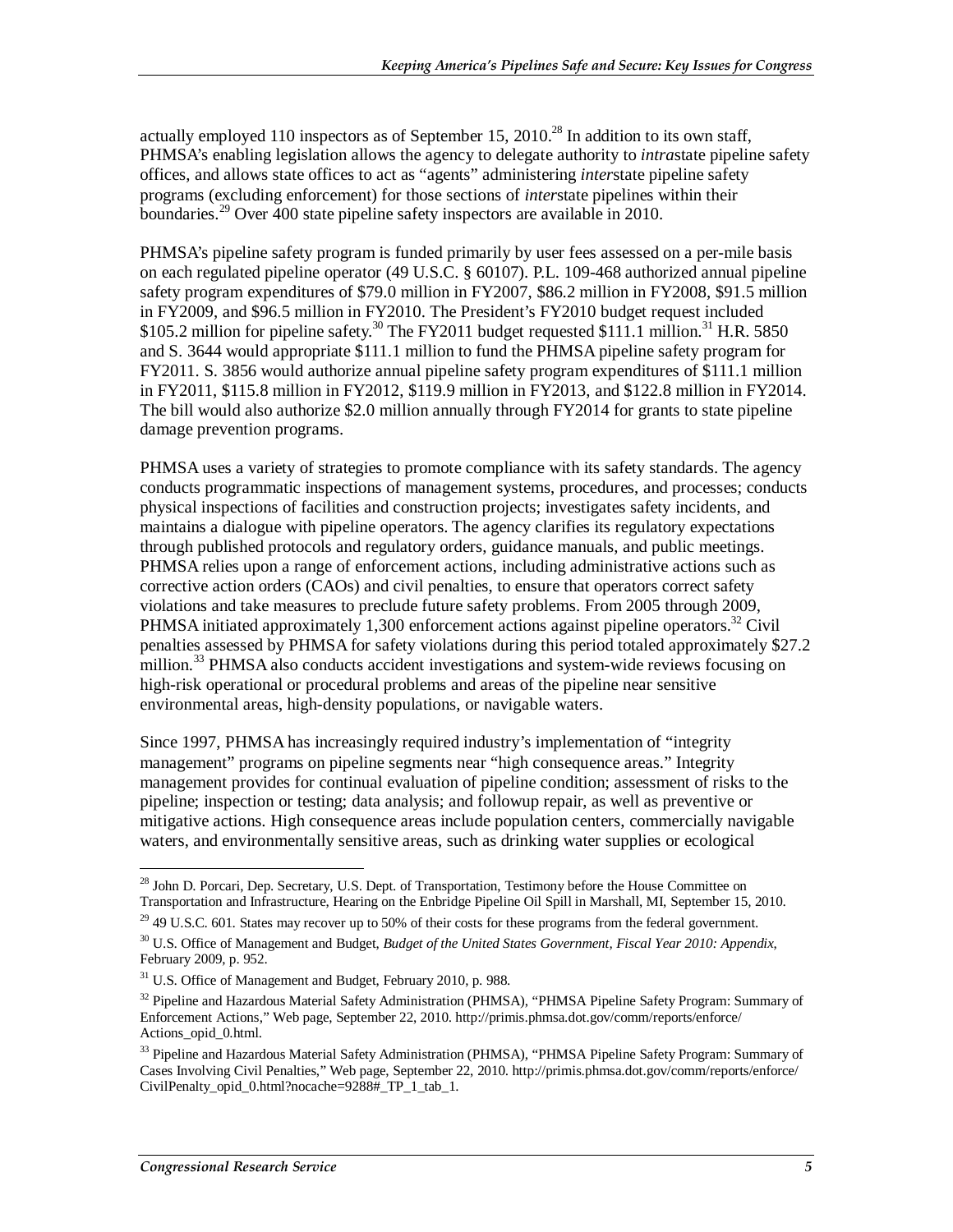reserves. The integrity management approach directs priority resources to locations of highest consequence rather than applying uniform treatment to the entire pipeline network. PHMSA made integrity management programs mandatory for most oil pipeline operators with 500 or more miles of regulated pipeline as of March 31, 2001 (49 C.F.R. § 195).

#### **Pipeline Safety Improvement Act of 2002**

On December 12, 2002, President Bush signed into law the Pipeline Safety Improvement Act of 2002 (P.L. 107-355). The act strengthened federal pipeline safety programs, state oversight of pipeline operators, and public education regarding pipeline safety.<sup>34</sup> Among other provisions, P.L. 107-355 required operators of regulated natural gas pipelines in high-consequence areas to conduct risk analysis and implement integrity management programs similar to those required for oil pipelines.<sup>35</sup> The act authorized the DOT to order safety actions for pipelines with potential safety problems and increased violation penalties. The act streamlined the permitting process for emergency pipeline restoration by establishing an interagency committee, including the DOT, the Environmental Protection Agency, the Bureau of Land Management, the Federal Energy Regulatory Commission, and other agencies, to ensure coordinated review and permitting of pipeline repairs. The act required DOT to study ways to limit pipeline safety risks from population encroachment and ways to preserve environmental resources in pipeline rights-of-way. P.L. 107-355 also included provisions for public education, grants for community pipeline safety studies, "whistle blower" and other employee protection, employee qualification programs, and mapping data submission.

#### **Pipeline Inspection, Protection, Enforcement, and Safety Act of 2006**

On December 29, 2006, President Bush signed into law the Pipeline Inspection, Protection, Enforcement and Safety Act of 2006 (PIPES Act, P.L. 109-468). The main provisions of the act address pipeline damage prevention, integrity management, corrosion control, and enforcement transparency. The PIPES act created a national focus on pipeline damage prevention through grants to states for improving damage prevention programs, establishing 811 as national "call before you dig" one-call telephone number, and giving PHMSA limited "backstop" authority to conduct civil enforcement against one-call violators in states that have failed to conduct such enforcement. The act mandated the promulgation by PHMSA of minimum standards for integrity management programs for natural gas distribution pipelines.<sup>36</sup> It also mandated a review of the adequacy of federal pipeline safety regulations related to internal corrosion control, and required PHMSA to increase the transparency of enforcement actions by issuing monthly summaries, including violation and penalty information, and a mechanism for pipeline operators to make response information available to the public.

<sup>&</sup>lt;u>.</u>  $34$  P.L. 107-355 encourages the implementation of state "one-call" excavation notification programs (§ 2) and allows states to enforce "one-call" program requirements. The act expands criminal responsibility for pipeline damage to cases where damage was not caused "knowingly and willfully" (§ 3). The act adds provisions for ending federal-state pipeline oversight partnerships if states do not comply with federal requirements (§ 4).

<sup>&</sup>lt;sup>35</sup> A 2006 Government Accountability Office (GAO) report found that PHMSA's gas integrity management program benefitted public safety, although the report recommended revisions to PHMSA's performance measures. See GAO, "Natural Gas Pipeline Safety: Integrity Management Benefits Public Safety, but Consistency of Performance Measures Should Be Improved," GAO-06-946, September 8, 2006, pp. 2-3.

<sup>&</sup>lt;sup>36</sup> PHMSA issued final regulations requiring operators of natural gas distribution pipelines to adopt integrity management programs similar to existing requirements for gas transmission pipelines on December 4, 2009.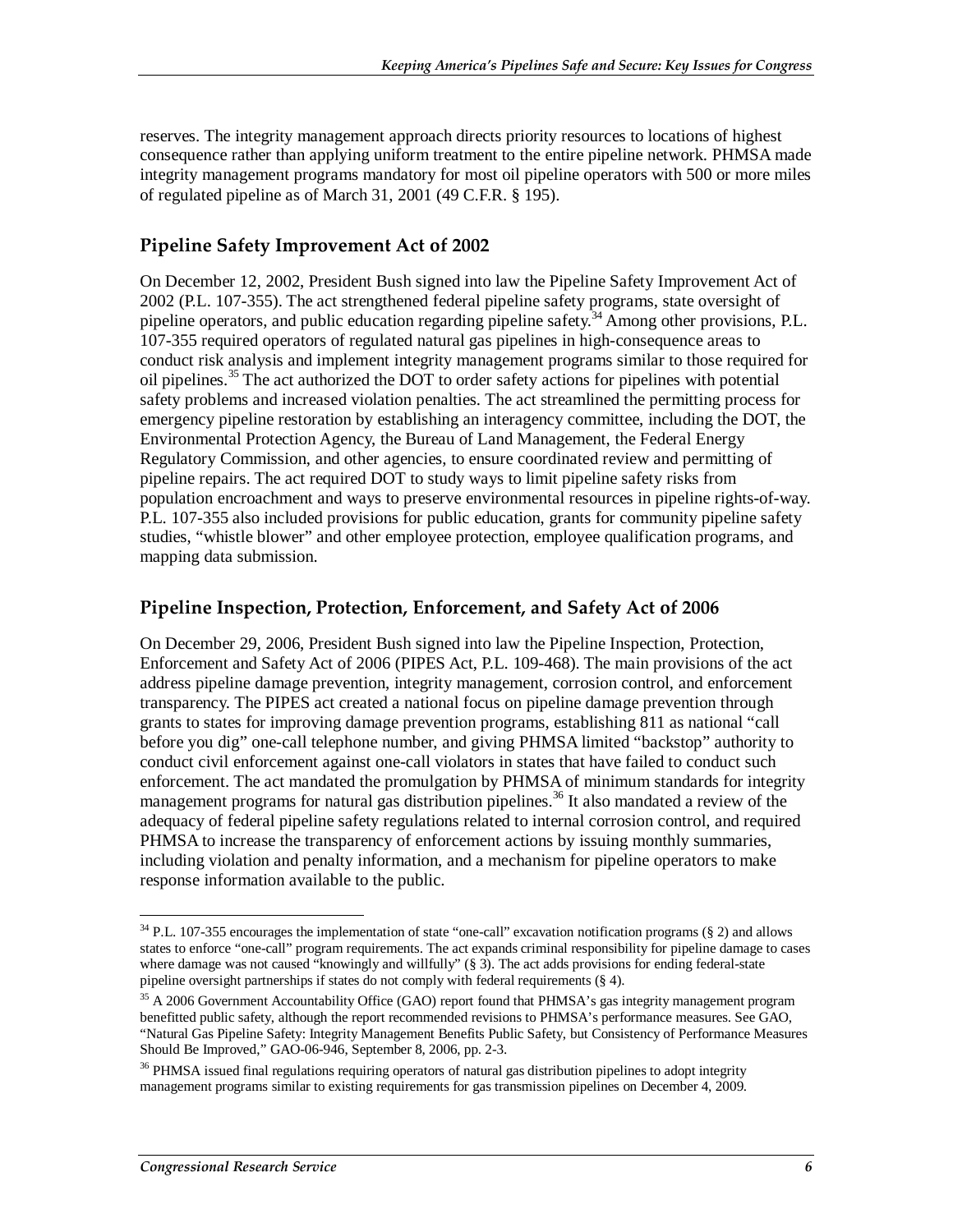#### **DOT Pipeline Security Activities**

Presidential Decision Directive 63 (PDD-63), issued during the Clinton administration, assigned lead responsibility for pipeline security to the  $DOT$ .<sup>37</sup> These responsibilities fell to the OPS, at that time a part of the DOT's Research and Special Programs Administration (RSPA), since the agency was already addressing some elements of pipeline security in its role as safety regulator.<sup>38</sup> In 2002, the OPS conducted a vulnerability assessment to identify critical pipeline facilities and worked with industry groups and state pipeline safety organizations "to assess the industry's readiness to prepare for, withstand and respond to a terrorist attack...."<sup>39</sup> Together with the Department of Energy and state pipeline agencies, the OPS promoted the development of consensus standards for security measures tiered to correspond with the five levels of threat warnings issued by the Office of Homeland Security.<sup>40</sup> The OPS also developed protocols for inspections of critical facilities to ensure that operators implemented appropriate security practices. To convey emergency information and warnings, the OPS established a variety of communication links to key staff at the most critical pipeline facilities throughout the country. The OPS also began identifying near-term technology to enhance deterrence, detection, response, and recovery, and began seeking to advance public and private sector planning for response and recovery.<sup>41</sup>

On September 5, 2002, the OPS circulated formal guidance developed in cooperation with the pipeline industry associations defining the agency's security program recommendations and implementation expectations. This guidance recommended that operators identify critical facilities, develop security plans consistent with prior trade association security guidance, implement these plans, and review them annually.<sup>42</sup> Although the guidance was voluntary, the OPS expected compliance and informed operators of its intent to begin reviewing security programs within 12 months, potentially as part of more comprehensive safety inspections.<sup>43</sup> Federal pipeline security authority was subsequently transferred outside of DOT, however, as discussed below, so the OPS did not follow through on a national program of pipeline security program reviews.

### **Transportation Security Administration**

In November 2001, President Bush signed the Aviation and Transportation Security Act (P.L. 107- 71) establishing the Transportation Security Administration (TSA) within the DOT. According to TSA, the act placed the DOT's pipeline security authority (under PDD-63) within TSA. The act specified for TSA a range of duties and powers related to general transportation security, such as

<sup>&</sup>lt;u>.</u> 37 Presidential Decision Directive 63, *Protecting the Nation's Critical Infrastructures*, May 22, 1998.

<sup>&</sup>lt;sup>38</sup> In November 2004, the President signed the Norman Y. Mineta Research and Special Programs Improvement Act (P.L. 108-426), which eliminated RSPA and placed the Office of Pipeline Safety under the new Pipeline and Hazardous Material Safety Administration. This restructuring did not significantly alter the authorities or activities of the OPS.

<sup>39</sup> Research and Special Programs Administration (RSPA), *RSPA Pipeline Security Preparedness*, December 2001.

<sup>&</sup>lt;sup>40</sup> Ellen Engleman, Administrator, Research and Special Programs Administration (RSPA), statement before the Subcommittee on Energy and Air Quality, House Energy and Commerce Committee, March 19, 2002.

<sup>&</sup>lt;sup>41</sup> Ellen Engleman, Administrator, Research and Special Programs Administration (RSPA), statement before the Subcommittee on Highways and Transit, House Transportation and Infrastructure Committee, February 13, 2002.

<sup>42</sup> James K. O'Steen, Research and Special Programs Administration (RSPA), *Implementation of RSPA Security Guidance*, presentation to the National Association of Regulatory Utility Commissioners, February 25, 2003.

 $43$  Office of Pipeline Safety (OPS), personal communication, June 10, 2003.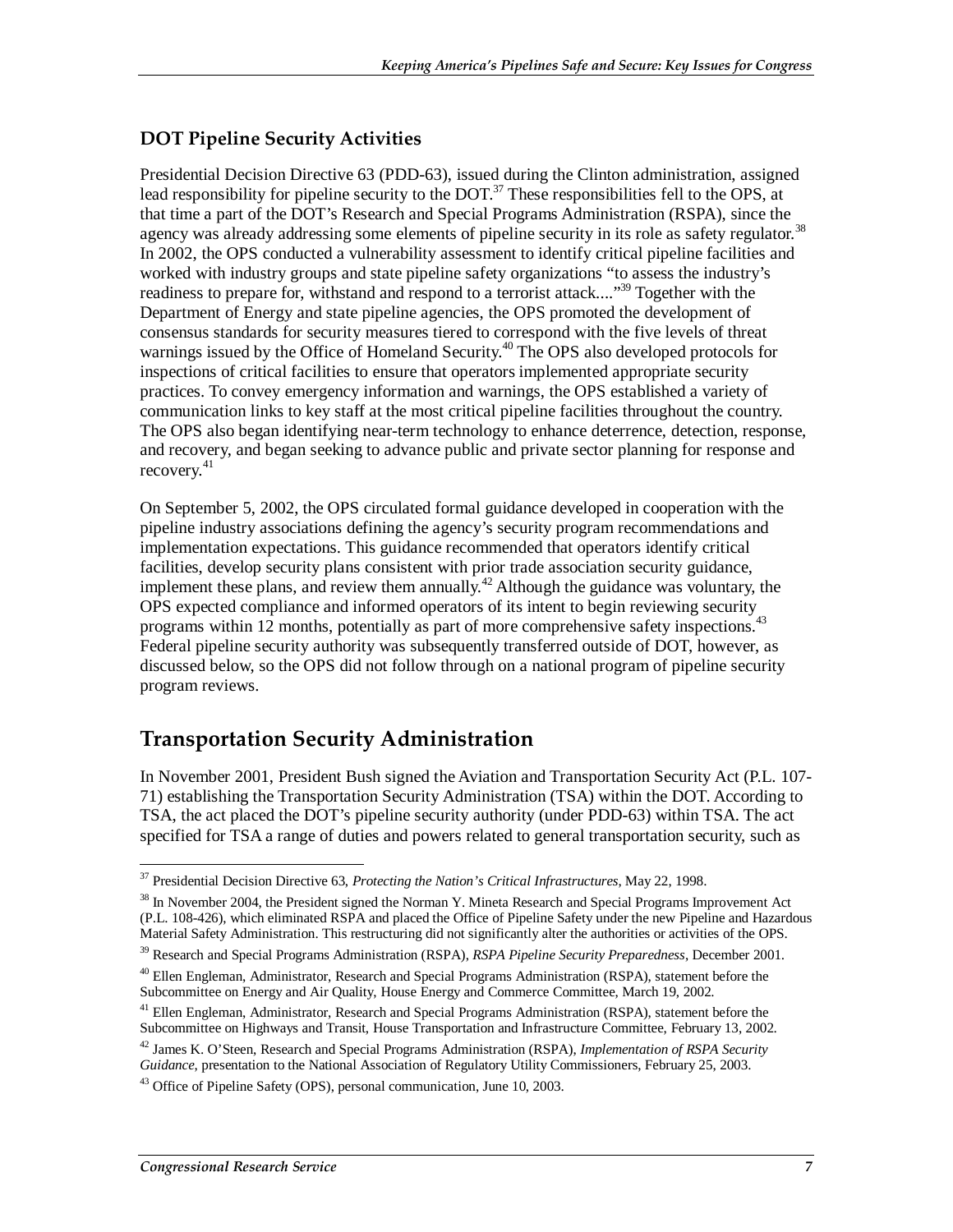intelligence management, threat assessment, mitigation, security measure oversight and enforcement, among others. On November 25, 2002, President Bush signed the Homeland Security Act of 2002 (P.L. 107-296) creating the Department of Homeland Security (DHS). Among other provisions, the act transferred to DHS the Transportation Security Administration from the DOT (§ 403). On December 17, 2003, President Bush issued Homeland Security Presidential Directive 7 (HSPD-7), clarifying executive agency responsibilities for identifying, prioritizing, and protecting critical infrastructure.<sup>44</sup> HSPD-7 maintains DHS as the lead agency for pipeline security (par. 15), and instructs the DOT to "collaborate in regulating the transportation of hazardous materials by all modes (including pipelines)" (par. 22h). The order requires that DHS and other federal agencies collaborate with "appropriate private sector entities" in sharing information and protecting critical infrastructure (par. 25). TSA joined both the Energy Government Coordinating Council and the Transportation Government Coordinating Council under provisions in HSPD-7. The missions of the councils are to work with their industry counterparts to coordinate critical infrastructure protection programs in the energy and transportation sectors, respectively, and to facilitate the sharing of security information.

HSPD-7 also required DHS to develop a national plan for critical infrastructure and key resources protection (par. 27), which the agency issued in 2006 as the *National Infrastructure Protection Plan* (NIPP). The NIPP, in turn, required each critical infrastructure sector to develop a Sector Specific Plan (SSP) that describes strategies to protect its critical infrastructure, outlines a coordinated approach to strengthen its security efforts, and determines appropriate funding for these activities. Executive Order 13416 further required the transportation sector SSP to prepare annexes for each mode of surface transportation.<sup>45</sup> In accordance with the above requirements the TSA issued its *Transportation Systems Sector Specific Plan* and *Pipeline Modal Annex* in 2007.

#### **TSA Pipeline Security Activities**

Pipeline security activities at TSA are led by the Pipeline Security Division (PSD) within the agency's Office of Transportation Sector Network Management.<sup>46</sup> According to the agency's *Pipeline Modal Annex* (PMA), TSA has been engaged in a number of specific pipeline security initiatives since 2003 as summarized in **Table 1**.

| <b>Initiative</b>                                                    | <b>Description</b>                                                                                                         | Participants <sup>a</sup>             |
|----------------------------------------------------------------------|----------------------------------------------------------------------------------------------------------------------------|---------------------------------------|
| Pipeline Policy and<br>Planning                                      | Coordination, development, implementation, and monitoring of<br>pipeline security plans                                    | TSA, DHS, DOT,<br><b>DOE</b>          |
| Sector Coordinating<br>Councils and Joint<br><b>Sector Committee</b> | Government partners coordinate interagency and cross-<br>jurisdictional implementation of critical infrastructure security | TSA, DOE, Other<br>agencies, Industry |
| <b>Corporate Security</b><br>Reviews (CSR)                           | On-site reviews of pipeline operator security                                                                              | TSA, Industry                         |

**Table 1. TSA Pipeline Security Initiatives** 

<sup>-</sup><sup>44</sup> HSPD-7 supersedes PDD-63 (par. 37).

 $45$  Executive Order 13416, "Strengthening Surface Transportation Security," December 5, 2006.

<sup>&</sup>lt;sup>46</sup> These offices were formerly known as the Pipeline Security Program Office and the Intermodal Security Program Office, respectively.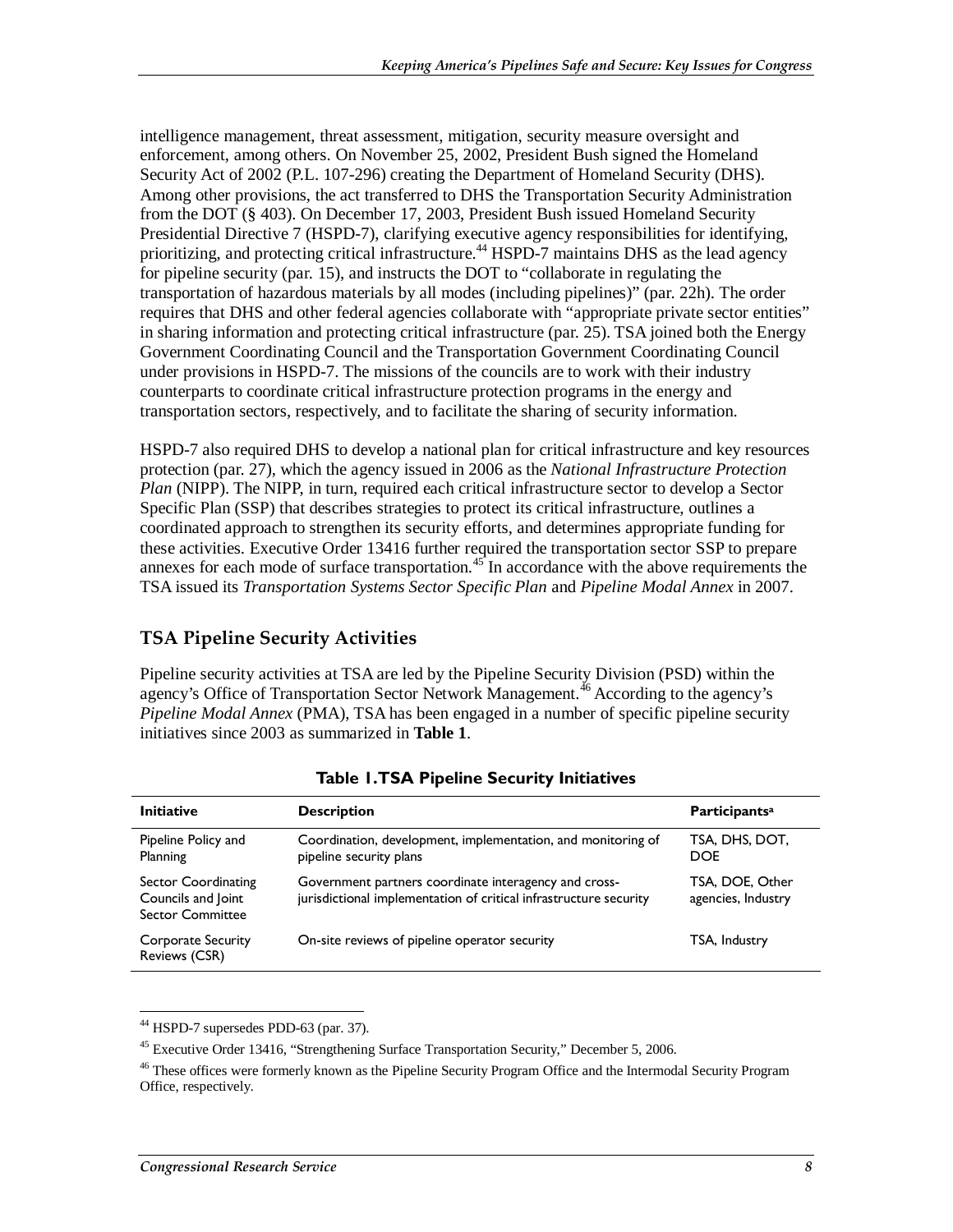| <b>Initiative</b>                                         | <b>Description</b>                                                                                                                                                                                         | <b>Participantsa</b>                     |
|-----------------------------------------------------------|------------------------------------------------------------------------------------------------------------------------------------------------------------------------------------------------------------|------------------------------------------|
| Pipeline System Risk<br>Tool                              | Statistical tool used for relative risk ranking and prioritizing CSR<br>findings                                                                                                                           | TSA, Industry                            |
| Pipeline Cross-Border<br>Vulnerability<br>Assessment      | U.S. and Canadian security assessment and planning for critical<br>cross-border pipeline                                                                                                                   | TSA, Canada                              |
| Regional Gas Pipeline<br><b>Studies</b>                   | Regional supply studies for key natural gas markets                                                                                                                                                        | TSA, DOE, INGAA,<br>GTI, NETL, Industry  |
| <b>Cyber Attack</b><br>Awareness                          | Training/presentations on Supervisory Control and Data<br>Acquisition (SCADA) system vulnerabilities                                                                                                       | TSA, GTI                                 |
| Landscape Depiction<br>and Analysis Tool                  | Incorporates depiction of the pipeline domain with risk analysis<br>components                                                                                                                             | <b>TSA</b>                               |
| International Pipeline<br><b>Security Forums</b>          | International forums for U.S. and Canadian governments and<br>pipeline industry officials convened annually                                                                                                | TSA. Canada. Other<br>agencies, Industry |
| "G8" Multinational<br>Security Assessment and<br>Planning | Multinational-sharing of pipeline threat assessment methods,<br>advisory levels, effective practices, and vulnerability information;<br>also develops a G8-based contingency planning guidance<br>document | TSA, DHS, State<br>Dept., G8 Nations     |
| <b>Pipeline Security Drills</b>                           | Facilitation of pipeline security drills and exercises                                                                                                                                                     | TSA, Industry                            |
| <b>Security Awareness</b><br>Training                     | Informational compact discs about pipeline security issues and<br>improvised explosive devices                                                                                                             | <b>TSA</b>                               |
| Stakeholder Conference<br>Calls                           | Periodic information-sharing conference calls between key<br>pipeline security stakeholders                                                                                                                | TSA, Other agencies,<br>Industry         |
| Pipeline Blast Mitigation<br><b>Studies</b>               | Explosives tests on various pipe configurations to determine<br>resiliency characteristics                                                                                                                 | TSA, DOD, Other<br>agencies              |
| Virtual Library Pipeline<br>Site                          | Development of TSA information-sharing Web portal                                                                                                                                                          | <b>TSA</b>                               |

**Sources:** Transportation Security Administration, Pipeline Modal Annex, June 2007, pp. 10-11, http://www.dhs.gov/xlibrary/assets/Transportation\_Pipeline\_Modal\_Annex\_5\_21\_07.pdf; Jack Fox, Transportation Security Administration, Testimony before the House Committee on Homeland Security, Subcommittee on Management, Investigations, and Oversight, April 19, 2010

**a. Key:** DHS = Dept. Of Homeland Security, DOE = Dept. of Energy, G8 = Group of Eight (U.S., U.K., Canada, France, Germany, Italy, Japan, and Russia),GTI = Gas Technology Institute, INGAA = Interstate Natural Gas Association of America, NETL = National Energy Technology Laboratory, TSA = Transportation Security Administration.

In 2003, TSA initiated its Corporate Security Review (CSR) program, wherein the agency visits the largest pipeline and natural gas distribution operators to review their security plans and inspect their facilities. During the reviews, TSA evaluates whether each company is following the intent of the OPS security guidance, and seeks to collect the list of assets each company had identified meeting the criteria established for critical facilities. In 2004, the DOT reported that the plans reviewed to date (approximately 25) had been "judged responsive to the OPS guidance."<sup>47</sup> As of August 2010, TSA had completed CSR's covering the largest 100 pipeline systems (84% of total U.S. energy pipeline throughput) and was in the process of conducting second CSR's of

-

<sup>&</sup>lt;sup>47</sup> Department of Transportation (DOT), "Action Taken and Actions Needed to Improve Pipeline Safety," CC-2004-061, June 16, 2004, p. 21.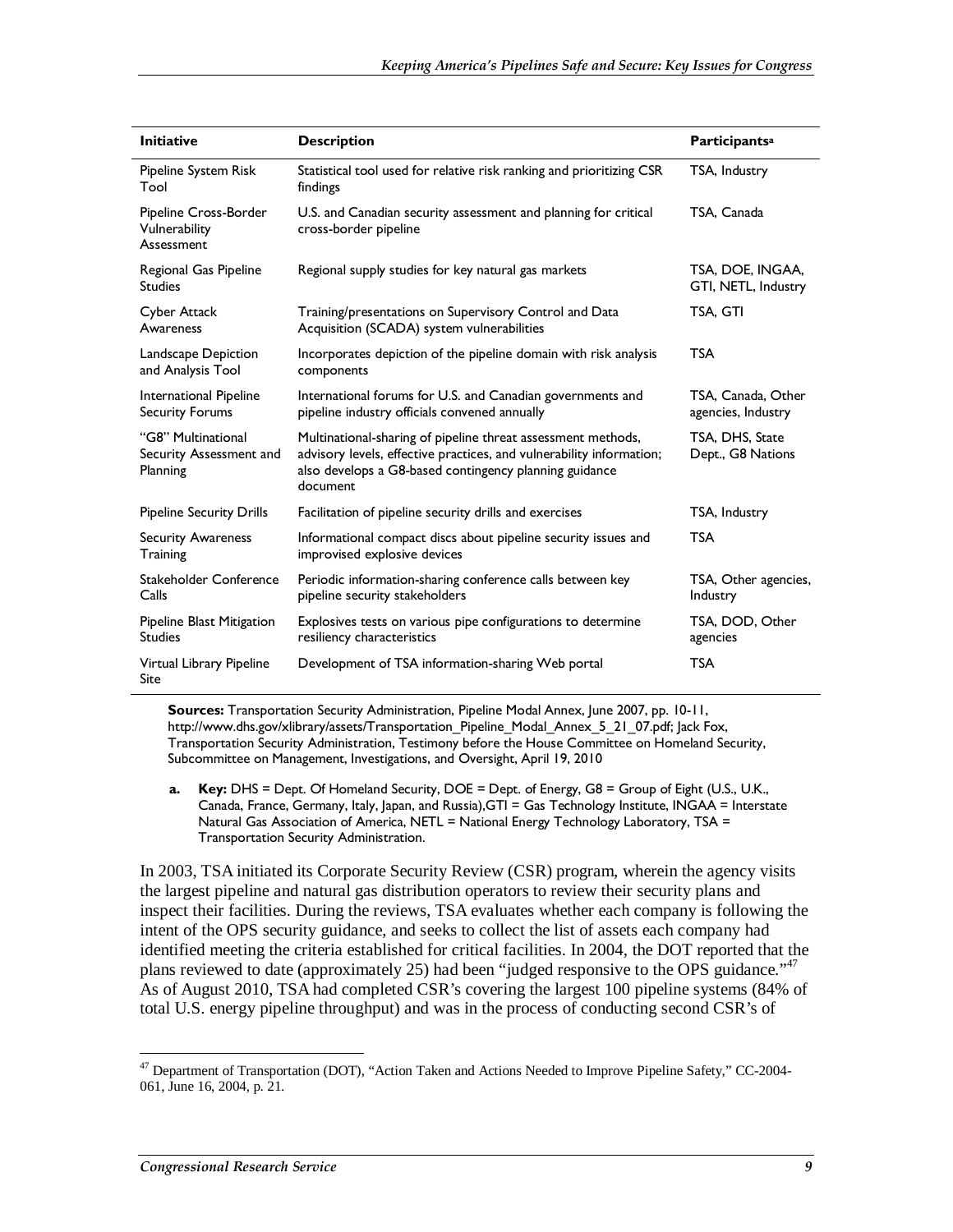these systems.<sup>48</sup> According to TSA, CSR results indicate that the majority of U.S. pipeline systems "continue to do a good job in regards to pipeline security" although there are areas in which pipeline security can be improved.<sup>49</sup> Past CSR reviews have identified inadequacies in some company security programs such as not updating security plans, lack of management support, poor employee involvement, inadequate threat intelligence, and employee apathy or error.<sup>50</sup> In 2008, the TSA initiated its Critical Facility Inspection Program (CFI), under which the agency conducts in-depth inspections of all the critical facilities of the 100 largest pipeline systems in the United States. By the end of 2011, TSA expects to complete CFIs for all 373 critical facilities identified by pipeline operators.<sup>51</sup>

In addition to the initiatives in **Table 1**, TSA has worked to establish qualifications for personnel applying for positions with unrestricted access to critical pipeline assets and has developed its own inventory of critical pipeline infrastructure.<sup>52</sup> The agency has also addressed legal issues regarding recovery from terrorist attacks, such as FBI control of crime scenes and eminent domain in pipeline restoration. In October 2005, TSA issued an overview of recommended security practices for pipeline operators "for informational purposes only ... not intended to replace security measures already implemented by individual companies."53 The agency released revised guidance on security best practices at the end of 2006, and is currently reviewing an updated version for possible release in 2011. The guidelines include a section on cybersecurity developed with the assistance of the Applied Physics Laboratory of John Hopkins University as well as other government and industry stakeholders.<sup>54</sup>

The mission of TSA's Pipeline Security Division (PSD) currently includes developing security standards; implementing measures to mitigate security risk; building and maintaining stakeholder relations, coordination, education and outreach; and monitoring compliance with security standards, requirements, and regulations. The President's FY2011 budget request for DHS does not include a separate line item for TSA's pipeline security activities. The budget request does include a \$137.6 million line item for "Surface Transportation Security," which encompasses security activities in non-aviation transportation modes, including pipelines.<sup>55</sup> The PSD has traditionally received from the agency's general operational budget an allocation for routine operations such as regulation development, travel, and outreach. According to the PSD, the budget funds 13 full-time equivalent staff within the office.<sup>56</sup>

In 2007 the TSA Administrator testified before Congress that the agency intended to conduct a pipeline infrastructure study to identify the "highest risk" pipeline assets, building upon such a

-

<sup>48</sup> Government Accountability Office (GAO), *Pipeline Security: TSA Has Taken Actions to Help Strengthen Security, but Could Improve Priority-Setting and Assessment Processes*, GAO-10-867, August, 2010, Executive Summary.

<sup>&</sup>lt;sup>49</sup> Transportation Security Administration, Personal communication, November 5, 2010.

<sup>&</sup>lt;sup>50</sup> Mike Gillenwater, TSA, "Pipeline Security Overview," presented to the Alabama Public Service Commission Gas Pipeline Safety Seminar, Montgomery, AL, December 11, 2007.

<sup>51</sup> GAO, August 2010, p. 32.

<sup>52</sup> TSA, *TSA Multi-Modal Criticality Evaluation Tool*, TSA Threat Assessment and Risk Management Program, slide presentation, April 15, 2003.

<sup>53</sup> TSA, Intermodal Security Program Office, *Pipeline Security Best Practices*, October 19, 2005, p. 1.

<sup>&</sup>lt;sup>54</sup> Transportation Security Administration, Personal communication, February 2, 2010.

<sup>55</sup> U.S. Office of Management and Budget, *Budget of the United States Government, Fiscal Year 2011: Appendix*, February 2010, p. 526.

<sup>&</sup>lt;sup>56</sup> Transportation Security Administration, Pipeline Security Division, personal communication, November 5, 2010.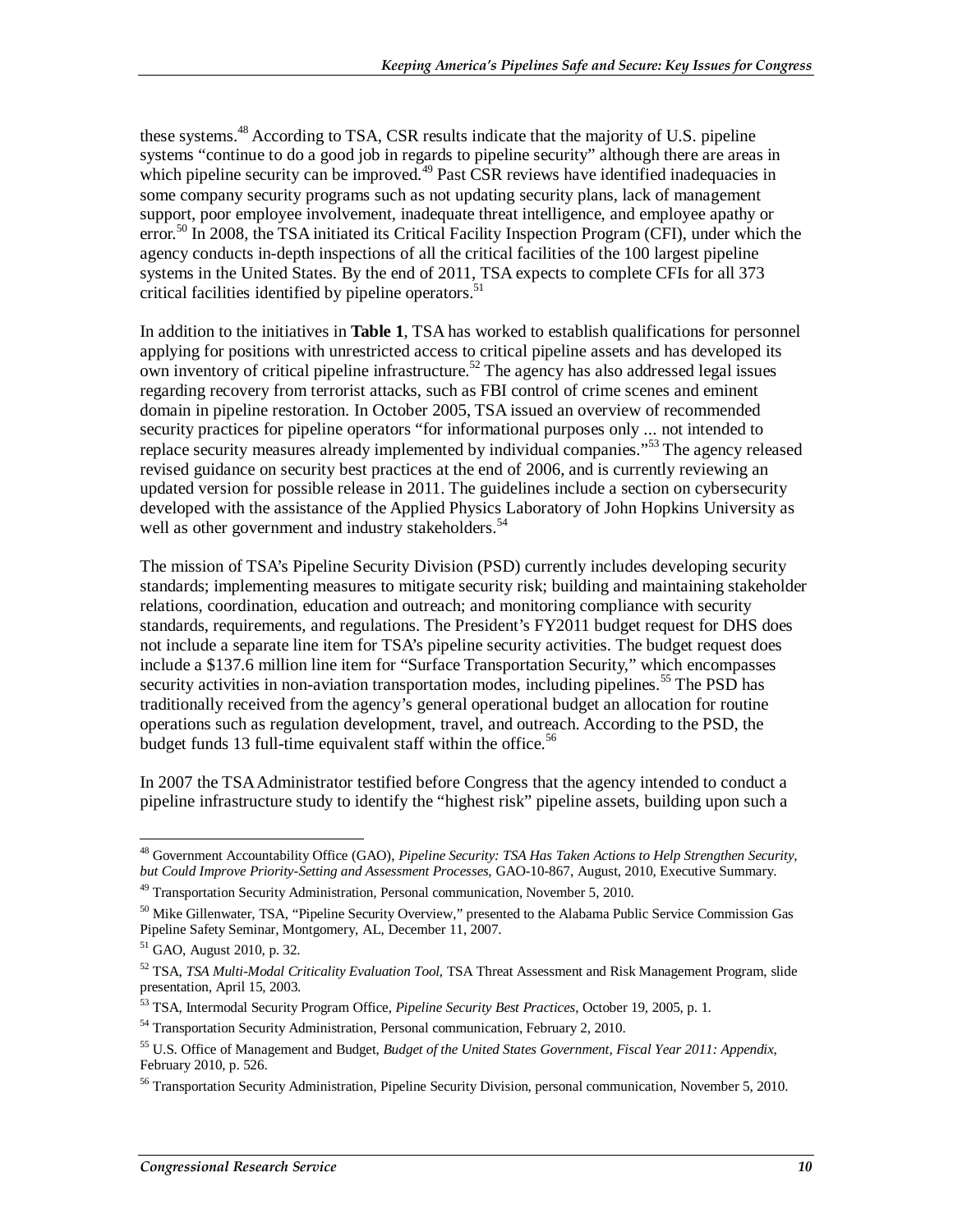list developed through the CSR program. He also stated that the agency would use its ongoing security review process to determine the future implementation of baseline risk standards against which to set measurable pipeline risk reduction targets.<sup>57</sup> Provisions in the Implementing Recommendations of the 9/11 Commission Act of 2007 (P.L. 110-53) require TSA, in consultation with PHMSA, to develop a plan for the federal government to provide increased security support to the "most critical" pipelines at high or severe security alert levels and when there is specific security threat information relating to such pipeline infrastructure  $(\S 1558(a)(1))$ . The act also requires a recovery protocol plan in the event of an incident affecting the interstate and intrastate pipeline system  $(\S 1558(a)(2))$ . According to TSA, a draft plan has been completed and is currently under review in the TSA/DHS clearance process.<sup>58</sup>

#### **Security Incident Investigations**

In addition to the above pipeline security initiatives, the TSA Pipeline Security Division has performed a limited number of vulnerability assessments and has supported investigations for specific companies and assets where intelligence information has suggested potential terrorist activity. The PSD, along with PHMSA, was involved in the investigation of an August 2006 security breach at an LNG peak-shaving plant in Lynn, MA.<sup>59</sup> Although not a terrorist incident, the security breach involved the penetration of intruders through several security barriers and alert systems, permitting them to access the main LNG storage tank at the facility. The PSD also became aware of the JFK airport terrorist plot in its early stages and supported the Federal Bureau of Investigation's associated investigation. The PSD engaged the private sector in helping to assess potential targets and determine potential consequences. The PSD worked with the pipeline company to keep it informed about the plot, discuss its security practices, and review its emergency response plans.<sup>60</sup>

#### **GAO Study of TSA's Pipeline Security Activities**

In December 2008, the Senate Committee on Commerce, Science, and Transportation requested a study by the Government Accountability Office (GAO) examining TSA's efforts to ensure pipeline security. GAO's report, released in August 2010, focused on TSA's use of risk assessment and risk information in securing pipelines, actions the agency has taken to improve pipeline security under guidance in the 9/11 Commission Act of 2007 (P.L. 110-53), and the agency's efforts to measure such security improvement efforts.<sup>61</sup> Among other findings, GAO concluded that, although TSA had begun to implement a risk management approach to prioritize its pipeline security efforts, work remained to ensure that the highest risk pipeline systems would get the necessary scrutiny. GAO also concluded that TSA was missing opportunities under its CSR and CFI programs to better ensure that pipeline operators understand how they can enhance

<sup>&</sup>lt;u>.</u> <sup>57</sup> Kip Hawley, Asst. Secretary, Dept. of Homeland Security, Testimony before the Senate Committee on Commerce, Science, and Transportation hearing on Federal Efforts for Rail and Surface Transportation Security, January 18, 2007. 58 Transportation Security Administration, personal communication, November 5, 2010.

<sup>&</sup>lt;sup>59</sup> Pipeline and Hazardous Materials Safety Administration (PHMSA), "Pipeline Safety: Lessons Learned From a Security Breach at a Liquefied Natural Gas Facility," Docket No. PHMSA-04-19856, *Federal Register*, Vol. 71, No. 249, December 28, 2006, p. 78269; TSA, Intermodal Security Program Office, personal communication, August 30, 2006.

 $60$  Transportation Security Administration, personal communication, July 6, 2007.

<sup>61</sup> Government Accountability Office, *GAO Watchdog*, "Transportation Security's Efforts To Ensure Pipeline Security," Assignment No. 440768, Internet database, February 4, 2010.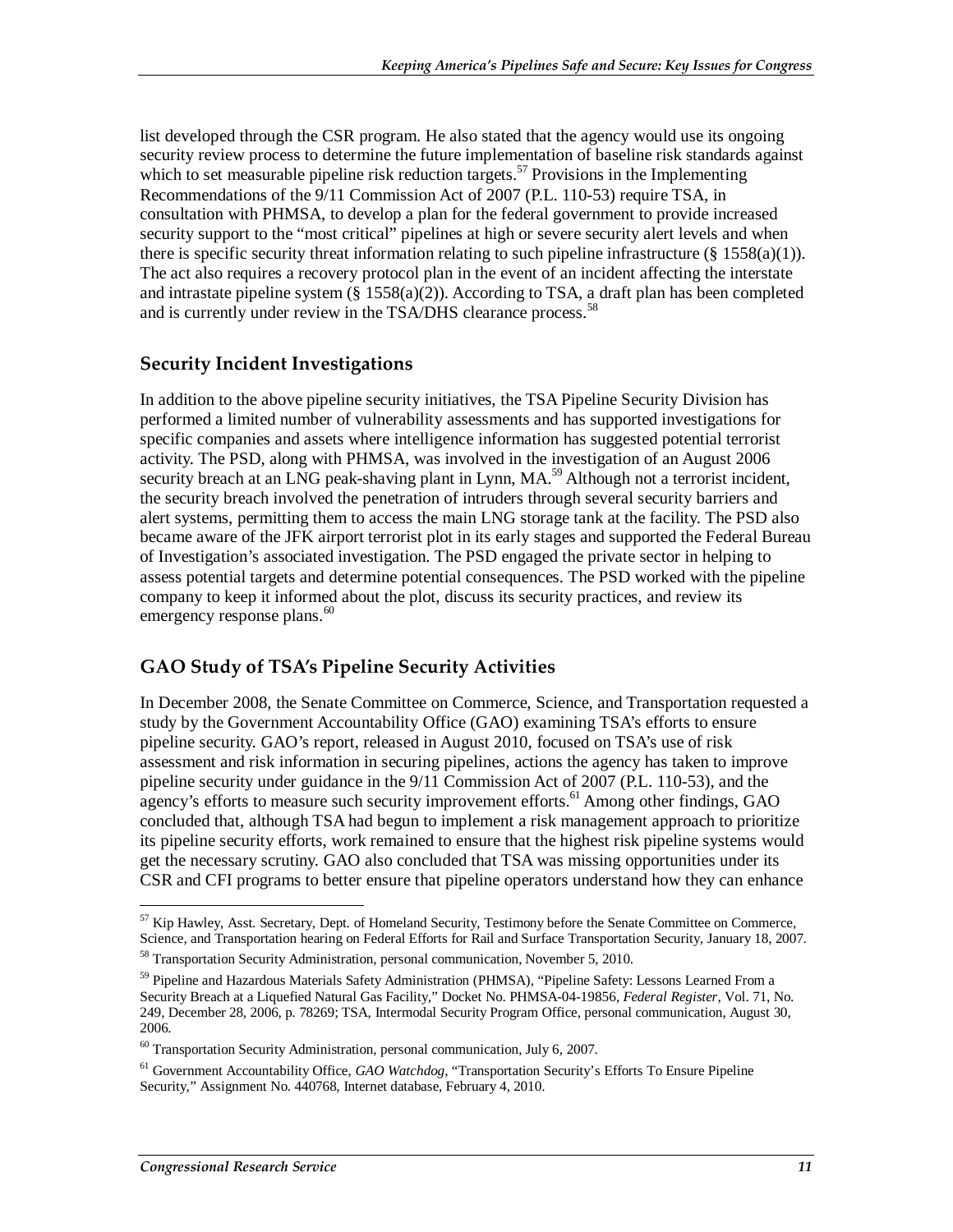the security of their pipeline systems. TSA could also make better use of CSR and CFI recommendations for analyzing pipeline vulnerabilities and was not following up on these recommendations. GAO found that linking TSA's pipeline security performance measures and milestones to the goals and objectives in its national security strategy for pipeline systems could aid in achieving results within specific time frames and could facilitate more effective oversight and accountability. $^{62}$  TSA concurred with all of GAO's recommendations for addressing the issues and is in the process of implementing them. $^{63}$ 

## **Federal Energy Regulatory Commission**

One area related to pipeline safety and security not under either PHMSA's or TSA's primary jurisdiction is the siting approval of new gas pipelines, which is the responsibility of the Federal Energy Regulatory Commission (FERC). Companies building interstate natural gas pipelines must first obtain from FERC certificates of public convenience and necessity. (FERC does not oversee oil pipeline construction.) FERC must also approve the abandonment of gas facility use and services. These approvals may include safety and security provisions with respect to pipeline routing, safety standards and other factors.<sup>64</sup> As a practical matter, however, FERC has traditionally left these considerations to the other agencies.<sup>65</sup>

On September 14, 2001, FERC notified jurisdictional companies that it would "approve applications proposing the recovery of prudently incurred costs necessary to further safeguard the nation's energy systems and infrastructure" in response to the terror attacks of 9/11. FERC also committed to "expedite the processing on a priority basis of any application that would specifically recover such costs from wholesale customers." Companies could propose a surcharge over currently existing rates or some other cost recovery method.<sup> $66$ </sup> In FY2005, the commission processed security cost recovery requests from 14 oil pipelines and 3 natural gas pipelines.<sup>67</sup> FERC's FY2006 annual report stated that "the Commission continues to give the highest priority to deciding any requests made for the recovery of extraordinary expenditures to safeguard the reliability and security of the Nation's energy transportation systems and energy supply infrastructure."68 FERC's subsequent annual reports do not mention pipeline security.

In February 2003, FERC promulgated a new rule (RM02-4-000) to protect critical energy infrastructure information (CEII). The rule defines CEII as information that "must relate to critical infrastructure, be potentially useful to terrorists, and be exempt from disclosure under the Freedom of Information Act." According to the rule, critical infrastructure is "existing and proposed systems and assets, whether physical or virtual, the incapacity or destruction of which

<sup>&</sup>lt;u>.</u> 62 U.S. Government Accountability Office (GAO), *Pipeline Security: TSA Has Taken Actions to Help Strengthen Security, but Could Improve Priority-Setting and Assessment Processes*, GAO-10-867, August, 2010, pp. 54-55.

<sup>63</sup> Jerald E. Levine, Director, Departmental GAO/OIG Liaison Office, U.S. Dept. of Homeland Security, Letter to GAO, July 23, 2010; Transportation Security Administration, Pipeline Security Division, personal communication, November 5, 2010.

<sup>64</sup> U.S. Code of Federal Regulations. 18 C.F.R. 157.

<sup>&</sup>lt;sup>65</sup> Federal Energy Regulatory Commission (FERC), personal communication, May 22, 2003.

<sup>&</sup>lt;sup>66</sup> Federal Energy Regulatory Commission (FERC), News release, R-01-38, Washington, DC, September 14, 2001.

<sup>67</sup> Federal Energy Regulatory Commission (FERC), *Federal Energy Regulatory Commission Annual Report FY2005*, 2006, p. 19. These are the most recent specific figures reported.

<sup>68</sup> Federal Energy Regulatory Commission (FERC), *Federal Energy Regulatory Commission* Annual Report FY2006, 2007, p. 23.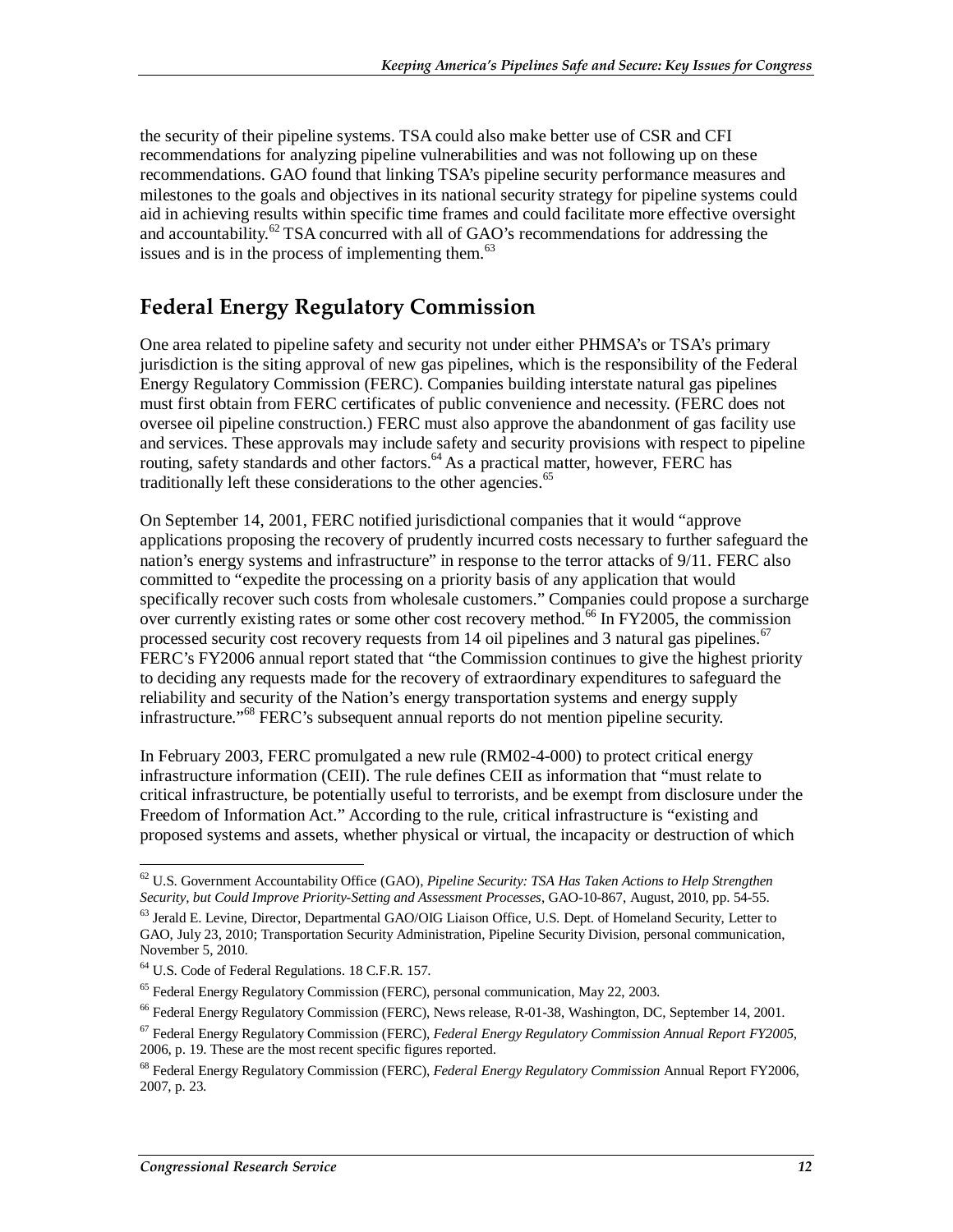would negatively affect security, economic security, public health or safety, or any combination of those matters." CEII excludes "information that identifies the location of infrastructure." The rule also establishes procedures for the public to request and obtain such critical information, and applies both to proposed and existing infrastructure.<sup>69</sup>

On May 14, 2003, FERC handed down new rules (RM03-4) facilitating the restoration of pipelines after a terrorist attack. The rules allow owners of a damaged pipeline to use blanket certificate authority to immediately start rebuilding, regardless of project cost, even outside existing rights-of-way. Pipeline owners would still need to notify landowners and comply with environmental laws. Prior rules limited blanket authority to \$17.5 million projects and 45-day advance notice.<sup>70</sup>

## **Key Policy Issues**

The  $111<sup>th</sup>$  Congress is overseeing the implementation of the Pipeline Inspection, Protection, Enforcement, and Safety Act of 2006 (P.L. 109-468) and pipeline security provisions in the Implementing Recommendations of the 9/11 Commission Act of 2007 (P.L. 110-53). It is also considering numerous new legislative proposals as the federal pipeline safety program requires reauthorization in the wake of major pipelines accidents in 2010. In the context of its broader oversight of federal pipeline safety and security activities, Congress may examine a subset of key issues which have drawn particular attention in recent policy deliberations.

## **Staffing Resources for Pipeline Safety and Security**

The U.S. pipeline safety program is based upon on a combination of federal and state staff to implement and enforce federal pipeline safety regulations. To date, PHMSA has relied heavily on state agencies for pipeline inspections, with only 20% of inspectors in 2010 being federal employees. Some in Congress have criticized this level of inspector staffing at PHMSA as being insufficient to adequately cover pipelines under the agency's jurisdiction, notwithstanding state agency cooperation. S. 3824 would increase the number of full-time equivalent employees at PHMSA by at least 100 in increments of 25 annually between  $FY2011$  and  $FY2014$  (§ 3(a)). S. 3856 would increase PHMSA pipeline safety staffing by 40 through FY2014. In considering such PHMSA staff increases, three distinct issues that may warrant further consideration are the overall number of federal inspectors, the agency's historical use of staff funding, and the staffing of pipeline safety inspectors among the states.

#### **PHMSA Inspectors**

The President's FY2011 budget request listed PHMSA's estimated staffing in 2010 as 206 fulltime equivalent employees (FTEs).<sup>71</sup> As **Figure 1** shows, the addition of 100 staff under S. 3824 would increase the DOT's overall pipeline safety staff by approximately 50% over current levels, and would represent a nearly 300% increase in funded staff since 2001. Thus, staff increases

<sup>-</sup><sup>69</sup> Federal Energy Regulatory Commission (FERC), News release, R-03-08, Washington, DC. February 20, 2003.

<sup>70</sup> Christian Schmollinger, "FERC OKs Emergency Reconstruction," *Natural Gas Week,* May 13, 2003.

 $71$  U.S. Office of Management and Budget, February 2010, p. 989.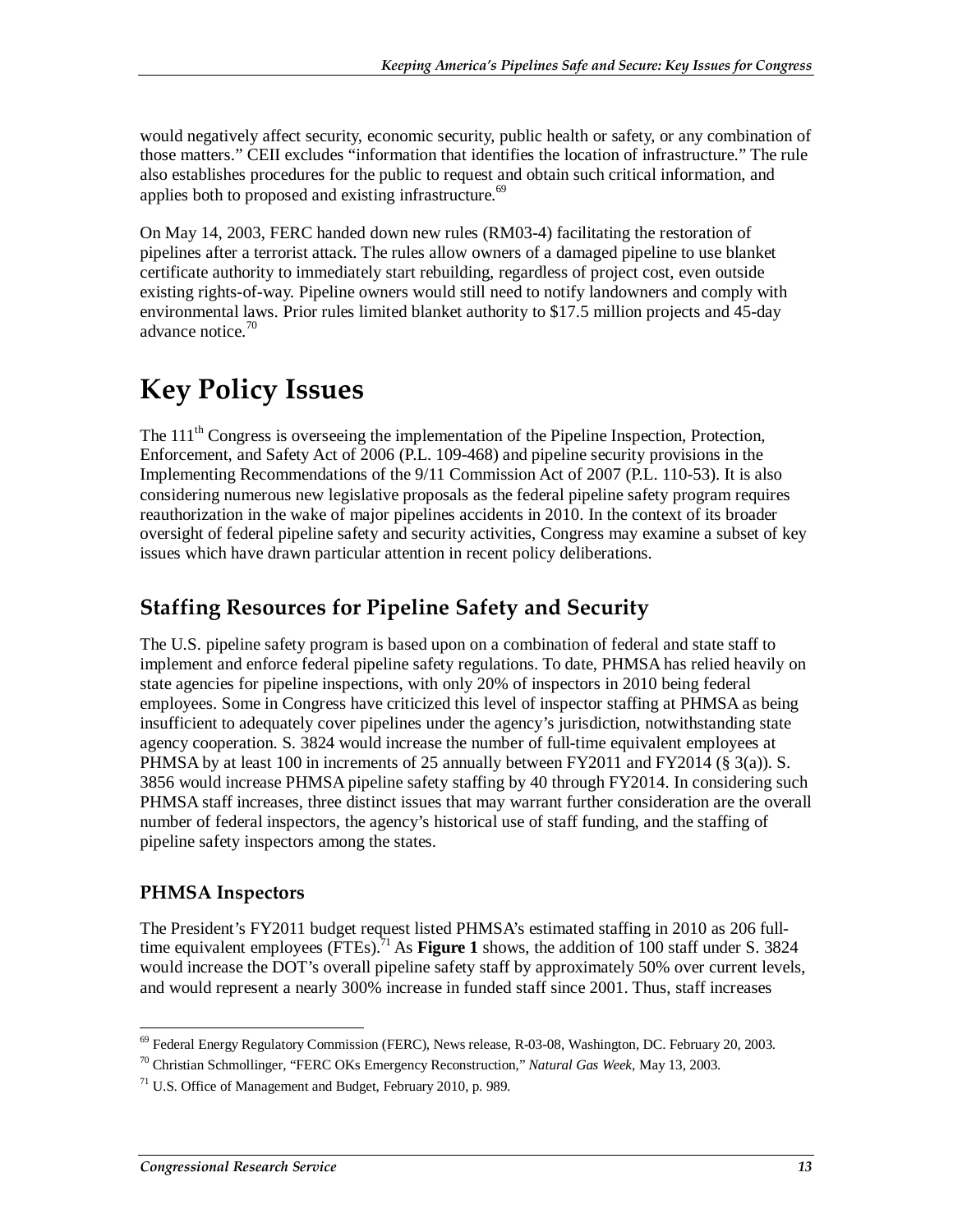under S. 3824 would be a continuation of staff growth (of mostly inspectors) begun 10 years ago in response to the 1999 Bellingham accident, the terrorist attacks of 9/11, implementation of PHMSA's integrity management regulations, and the continued growth of U.S. pipelines.



**Figure 1. PHMSA Pipeline Safety Staffing, Historical and Proposed under S. 3824** 

Full-Time Equivalent Staff

**Sources:** U.S. Office of Management and Budget, *Budget of the United States Government: Appendix*, Fiscal Years1996-2011; S. 3824.

**Notes:** Estimated staff are staff anticipated by the agency as reported in annual budget requests. They may differ from actual staff employed (for the same fiscal year) as reported in subsequent budget requests.

Whether 300 PHMSA pipeline safety staff in 2014 would be the optimal number is open to debate. However, the additional employees available under S. 3824 (§ 3(b)) and S. 3856 (§ 24(b)) would not necessarily all be field inspectors, as inspectors are only one of several categories of hiring "focus" for the agency listed under these bills.

#### **PHMSA Staffing Shortfalls**

One issue that complicates the PHMSA staffing debate is a long-term pattern of understaffing in the agency's pipeline safety program. At least as far back as 1994, PHMSA's (or RSPA's) actual staffing for pipeline safety as reported in each of its annual budgets requests has fallen short of the level of staffing anticipated in the prior year's budget request. For example, the FY2011 budget request for pipeline safety reports 162 actual employees in 2009. However, the FY2010 budget request states an expectation of 191 employees ("estimated") for 2009. On this basis, between 2001 and 2009, the agency reported a staffing shortfall averaging approximately 25 employees every year. (Note that, due to this annual shortfall, the FTE's reported in **Figure 1** are higher that the number actually employed by PHMSA). In testimony before Congress in September 2010, DOT officials reported that PHMSA employed only 110 of 137 inspectors for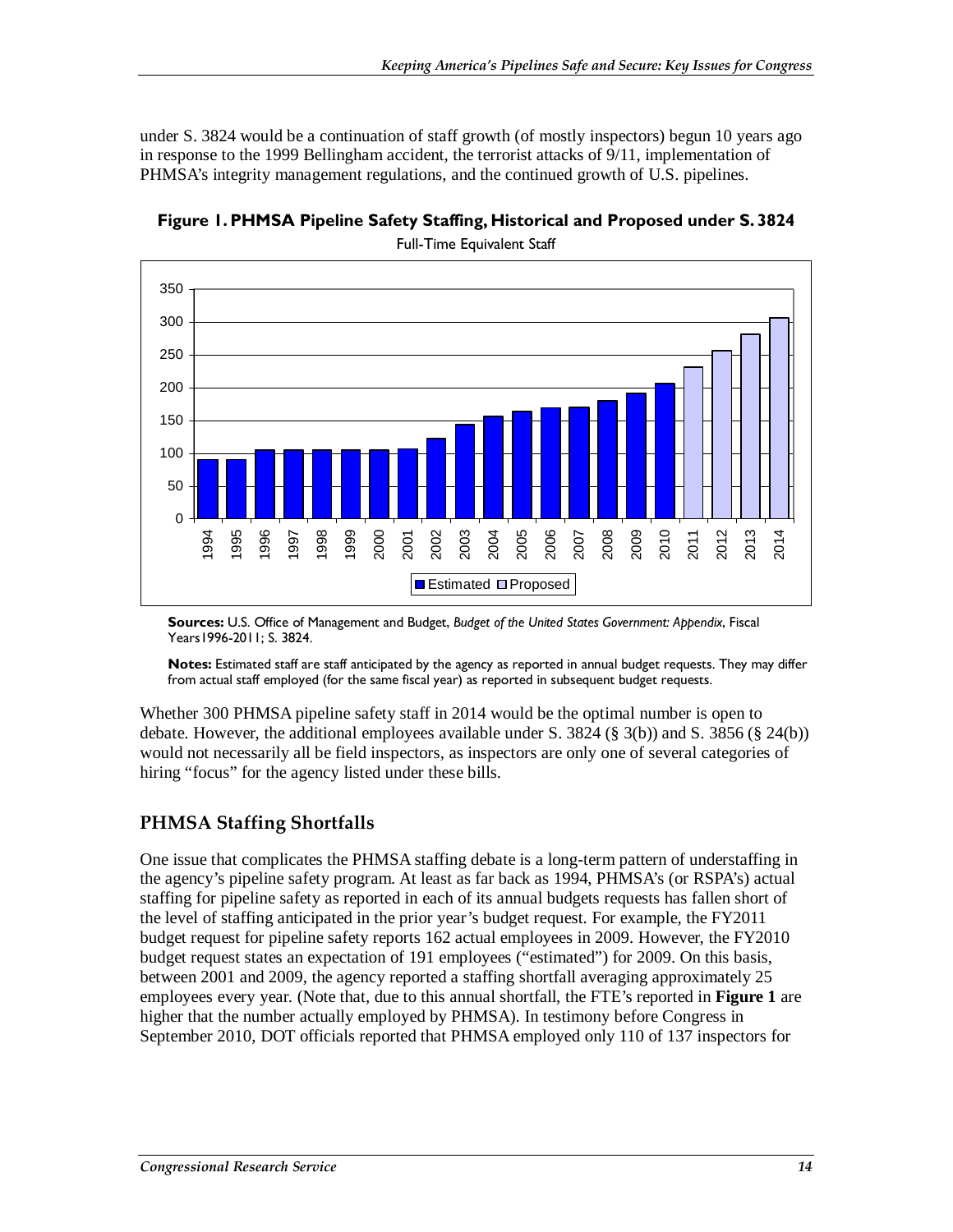which it was funded—a shortfall of 27 inspectors.<sup>72</sup> Furthermore, as of November 12, 2010, there appeared to be no postings for PHMSA pipeline safety inspector positions at the USAJobs website.

| Year<br><b>Actual</b><br><b>Anticipated</b> |     |     |                   |  |
|---------------------------------------------|-----|-----|-------------------|--|
|                                             |     |     | <b>Difference</b> |  |
| 1994                                        | 62  | 90  | $-28$             |  |
| 1995                                        | 71  | 90  | $-19$             |  |
| 1996                                        | 84  | 105 | $-21$             |  |
| 1997                                        | 92  | 105 | $-13$             |  |
| 1998                                        | 97  | 105 | -8                |  |
| 1999                                        | 93  | 105 | $-12$             |  |
| 2000                                        | 97  | 105 | -8                |  |
| 2001                                        | 96  | 107 | $-11$             |  |
| 2002                                        | 100 | 122 | $-22$             |  |
| 2003                                        | 111 | 43  | $-32$             |  |
| 2004                                        | 125 | 156 | $-31$             |  |
| 2005                                        | 154 | 164 | $-10$             |  |
| 2006                                        | 139 | 169 | $-30$             |  |
| 2007                                        | 146 | 170 | $-24$             |  |
| 2008                                        | 147 | 180 | $-33$             |  |
| 2009                                        | 162 | 9   | $-29$             |  |

**Table 2.Actual vs. Anticipated Pipeline Safety Staff in DOT Budget Requests**  Full-Time Equivalent Staff

**Sources:** U.S. Office of Management and Budget, *Budget of the United States Government: Appendix*, Fiscal Years 1996-2011; CRS analysis.

PHMSA officials offer a number of reasons for the persistent shortfall in inspector staffing. These reasons include a scarcity of qualified inspector job applicants, delays in the federal hiring process during which applicants accept other job offers, and PHMSA inspector turnover especially to pipeline companies which often hire away PHMSA inspectors for their corporate safety programs. Because PHMSA pipeline inspectors are highly trained by the agency (typically for two years before being allowed to operate independently) they are highly valued by pipeline operators seeking to comply with federal safety regulations. PHMSA officials also cite structural issues associated with the agency's appropriations which can require the use of FTE salary funding to meet other obligations.<sup>73</sup> The pipeline safety staffing shortfall raises the question of how the DOT will achieve and maintain a sharply increased inspection workforce under S. 3824 or S. 3856 when it has not been able to staff the number of inspectors for which it is already budgeted.

<sup>-</sup> $72$  John D. Porcari, Dep. Secretary, U.S. Dept. of Transportation, Testimony before the House Committee on Transportation and Infrastructure, Hearing on the Enbridge Pipeline Oil Spill in Marshall, MI, September 15, 2010.

 $^{73}$  Pipeline and Hazardous Materials Safety Administration, Personal communication, November 4, 2010.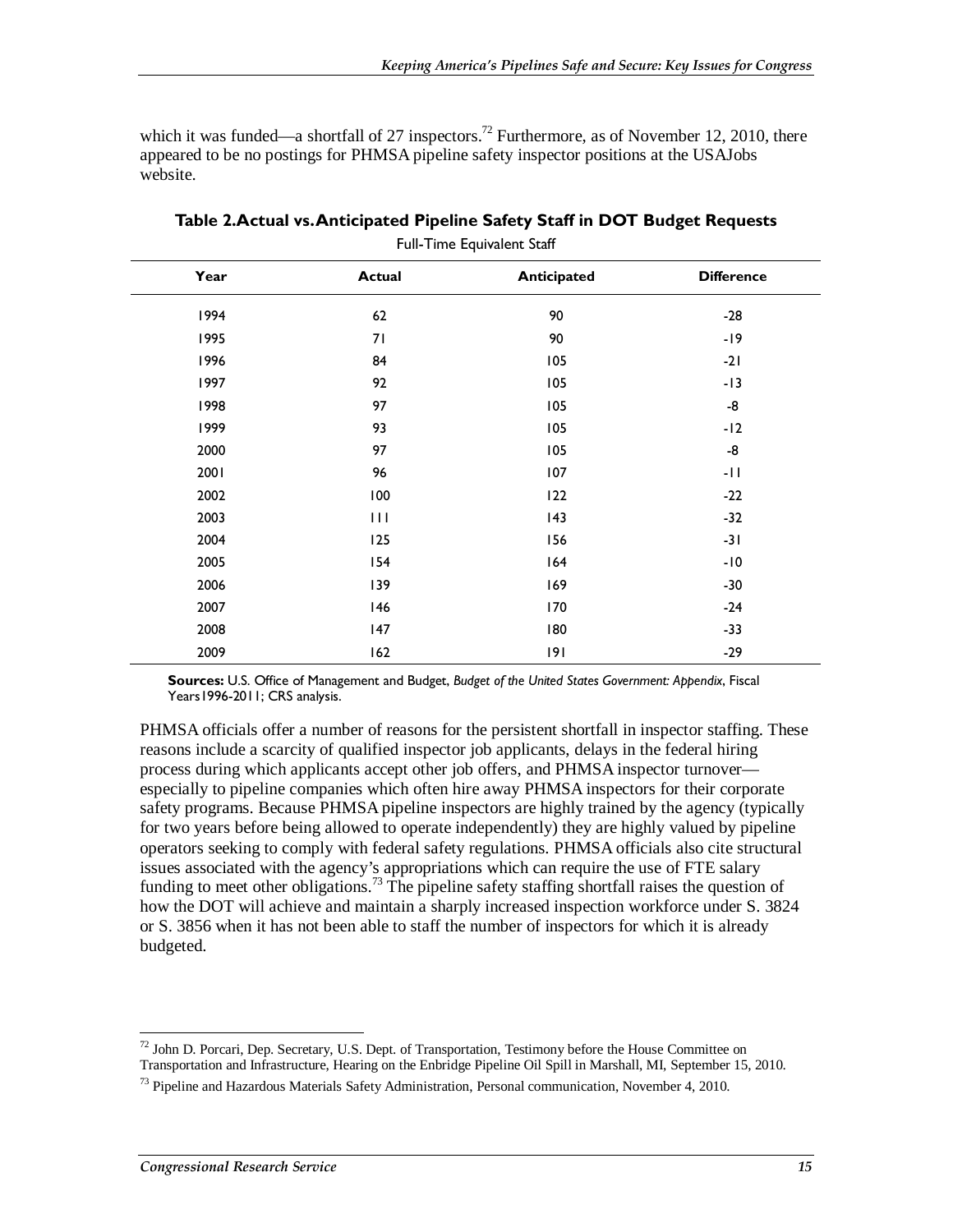#### **State Pipeline Inspector Funding**

Because state agencies would continue to account for the majority of U.S. pipeline safety inspectors, even if S. 3824 or S. 3856 were enacted, another important consideration is how the number of state inspectors might be affected by budget shortfalls and possible agency funding cuts faced by many states due to the recent U.S. economic recession. Under P.L. 109-468 (§ 2(c)), PHMSA is authorized to award grants reimbursing state governments for up to 80% of the cost of the staff, personnel, and activities required to support the federal pipeline safety program (although reimbursement has not reached the 80% level since the passage of the act). According to DOT these grant are essential to "enable the states to continue their current programs and hire additional inspectors... [and] assure that states do not turn over responsibility for distribution pipeline systems to the Federal inspectors," among other reasons.<sup>74</sup> Notwithstanding these federal grants, inspector staffing at state pipeline safety agencies has been negatively affected by state budget deficits. According to the National Association of Pipeline Safety Representatives, as of October 2010, pipeline safety employees in 17 states had been furloughed without pay for up to 3 weeks.<sup>75</sup> PHMSA officials have also reportedly cited unfilled positions among state pipeline safety agencies as eroding the state pipeline safety workforce.<sup>76</sup> Senior DOT officials consider financial problems among state pipeline safety agencies a matter of "great concern" and have granted to states waivers from certain regulatory financial requirements to increase their access to federal grant money.<sup>77</sup> Nonetheless, the future availability of state pipeline safety inspectors remains uncertain. In particular, the possibility that some states may choose to end their roles as agents for the federal pipeline safety program, and thereby shift a greater burden for pipeline inspections back to the federal government, may require continued attention from Congress.

#### **TSA Pipelines Security Resources**

Similar to its concerns about the adequacy of federal pipeline safety staffing, Congress has long been concerned about staff resources available to implement the nation's pipeline security program. For example, as one Member remarked in 2005, "aviation security has received 90% of TSA's funds and virtually all of its attention. There is simply not enough being done to address ... pipeline security."78 At a congressional field hearing in April 2010, another Member expressed concern that TSA's pipeline division did not have sufficient staff to carry out a federal pipeline security program on a national scale.<sup>79</sup>

-

<sup>74</sup> U.S. Department Of Transportation, *Pipeline And Hazardous Materials Safety Administration, FY 2011 Budget Request*, February 1, 2010, p. 31, http://www.dot.gov/budget/2011/budgetestimates/phmsa.pdf.

<sup>&</sup>lt;sup>75</sup> National Association of Pipeline Safety Representatives, RE: Request for Waiver of Prior Three Year Average State Expense Component of the Pipeline Safety Grant Program, letter to Mr. Jeffrey D. Weise, Associate Administrator for Pipeline Safety, Pipeline And Hazardous Materials Safety Administration, October 15, 2010, http://www.wutc.wa.gov/ webimage.nsf/web+objects/CCOPS\_DOCs\_by\_Year/\$file/NAPSR%20letter%20to%20PHMSA%20dated%2010-15-09-Waiver%20Request.pdf.

<sup>76</sup> Stephanie Seay, "Budget Woes May Impede Local Pipe Safety Efforts," *Gas Daily*, November 8, 2010.

 $77$  The Honorable Cynthia Quarterman, Administrator, Pipeline and Hazardous Materials Safety Administration, Remarks at the Different Pathways to a Common Goal: PIPA, Damage Prevention, & Greater Public Awareness and Involvement Conference, Pipeline Safety Trust, New Orleans, LA, November 5, 2010.

 $^{78}$  Sen. Daniel K. Inouye, opening statement before the Senate Committee on Commerce, Science and Transportation, hearing on the President's FY2006 Budget Request for the Transportation Security Administration (TSA), February 15, 2005.

<sup>&</sup>lt;sup>79</sup> The Honorable Gus M. Billirakis, Remarks before the House Committee on Homeland Security, Subcommittee on Management, Investigations, and Oversight hearing on "Unclogging Pipeline Security: Are the Lines of Responsibility (continued...)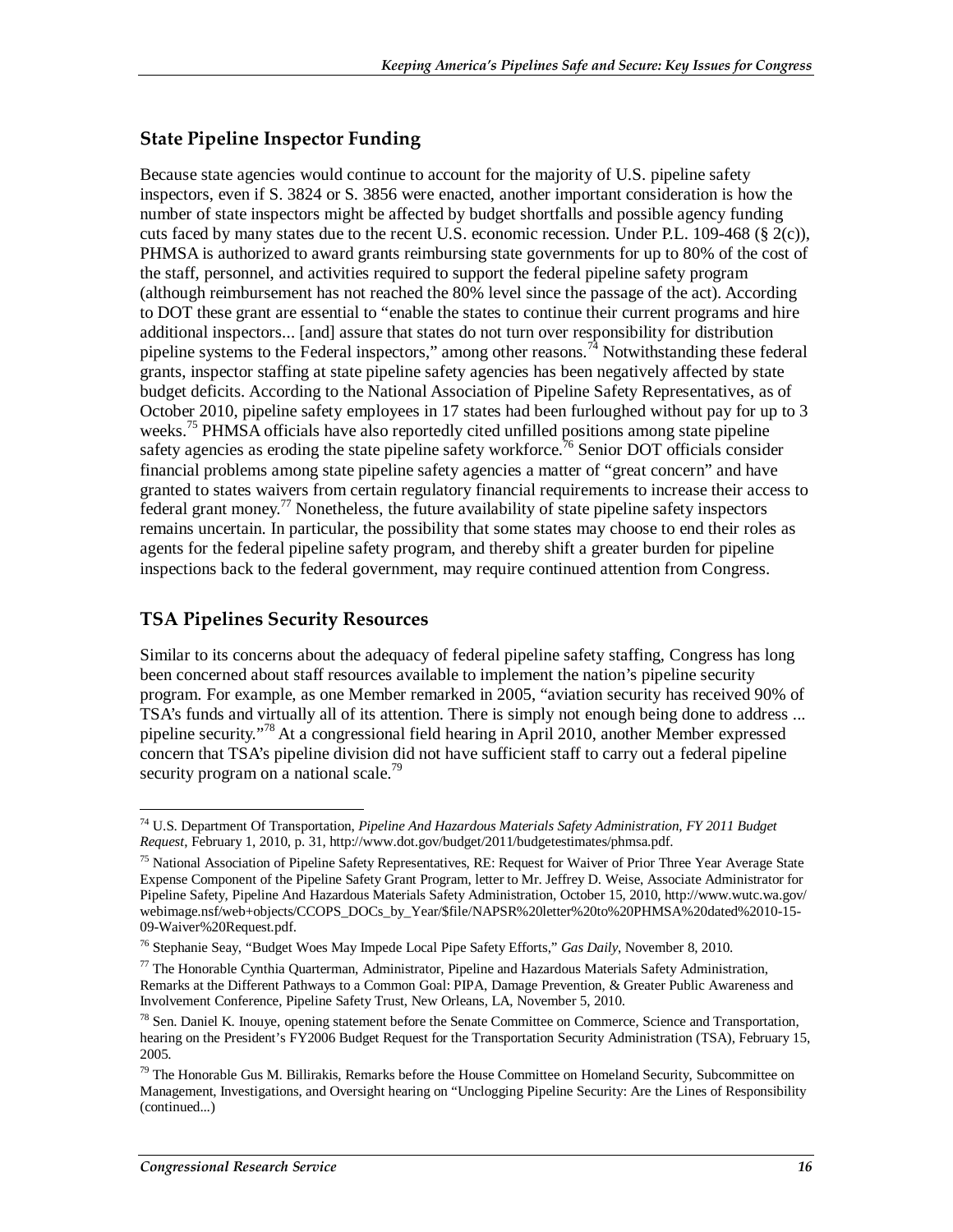At its current staffing level of 13 FTEs, TSA's Pipelines Security Division has limited field presence. In conducting a pipeline corporate security review, for example, TSA typically sends one to three staff to hold a three- to four-hour interview with the operator's security representatives followed by a visit to only one or two of the operator's pipeline assets. $80^\circ$  TSA's plan to focus security inspections on the largest pipeline and distribution system operators tries to make the best use of its limited resources. However, there are questions as to whether the agency's CSRs as currently structured allow for rigorous security plan verification and a credible threat of enforcement. The limited number of CSRs the agency can complete in a year is a particular concern. According to a 2009 GAO report, "TSA's pipeline division stated that they would like more staff in order to conduct its corporate security reviews more frequently," and "analyzing secondary or indirect consequences of a terrorist attack and developing strategic risk objectives required much time and effort."<sup>81</sup> P.L. 110-53 specifically authorized funding of \$2 million annually through FY2010 for TSA's pipeline security inspections and enforcement program  $(\frac{8}{5} 1557(e))$ . It is an open question whether \$2 million annually is sufficient to enable TSA to meet congressional expectations for federal pipeline security activities.

Given that both PHMSA and TSA have played important roles in the federal pipeline security program, with TSA the designated lead agency since 2002, Congress has raised questions about the appropriate responsibilities and division of pipeline security authority between them.<sup>82</sup> According to TSA, the two agencies "continue to enjoy a 24/7 communication and coordination relationship in regards to all pipeline security and safety incidents."<sup>83</sup> Nonetheless, given the limited staff in TSA's pipeline security division, and the comparatively large pipeline safety staff (especially inspectors) in PHMSA, legislators have considered whether the TSA-PHMSA pipeline security relationship optimally aligns staff resources across both agencies to fulfill the nation's overall pipeline safety and security mission.<sup>84</sup> H.R. 2200 would require a study reexamining the roles and responsibilities of DHS and DOT with respect to pipeline security (§ 406).

## **Automatic Shutoff Valves for Transmission Pipelines**

In the 2010 San Bruno pipeline accident, natural gas continued to flow from the pipeline for nearly two hours after the initial explosion—fueling the intense fire, hindering emergency response, and increasing damage caused by the fire. The long duration of flowing gas reportedly was due to delays in the closing of manually operated valves by the pipeline operator, and may have been exacerbated by inadequate employee training in valve closure procedures.<sup>85</sup> Consequently, some advocates have called for widespread installation of remotely or

<u>.</u>

<sup>(...</sup>continued)

Clear?," Plant City, FL, April 19, 2010.

<sup>&</sup>lt;sup>80</sup> Department of Homeland Security, "Intent to Request Approval from OMB of One New Public Collection of Information: Pipeline Corporate Security Review," 74 *Federal Register* 42086, August 20, 2009.

<sup>&</sup>lt;sup>81</sup> U.S. Government Accountability Office, Transportation Security: Comprehensive Risk Assessments and Stronger Internal Controls Needed to Help Infrom TSA Resource Allocation, GAO-09-492, March 2009, p. 30, http://www.gao.gov/new.items/d09492.pdf.

<sup>&</sup>lt;sup>82</sup> For example, see Hon. William J. Pascrell, Jr., statement at the House Committee on Transportation and Infrastructure, Subcommittee on Highways, Transit and Pipelines, hearing on Pipeline Safety, March 16, 2006.

<sup>&</sup>lt;sup>83</sup> TSA, Pipeline Security Division, personal communication, November 5, 2010.

<sup>84</sup> The Honorable Gus M. Billirakis, April 19, 2010.

<sup>85</sup> John Upton, "Gas Fueled Blaze for Almost Two Hours," *San Francisco Examiner*, Sept. 15, 2010.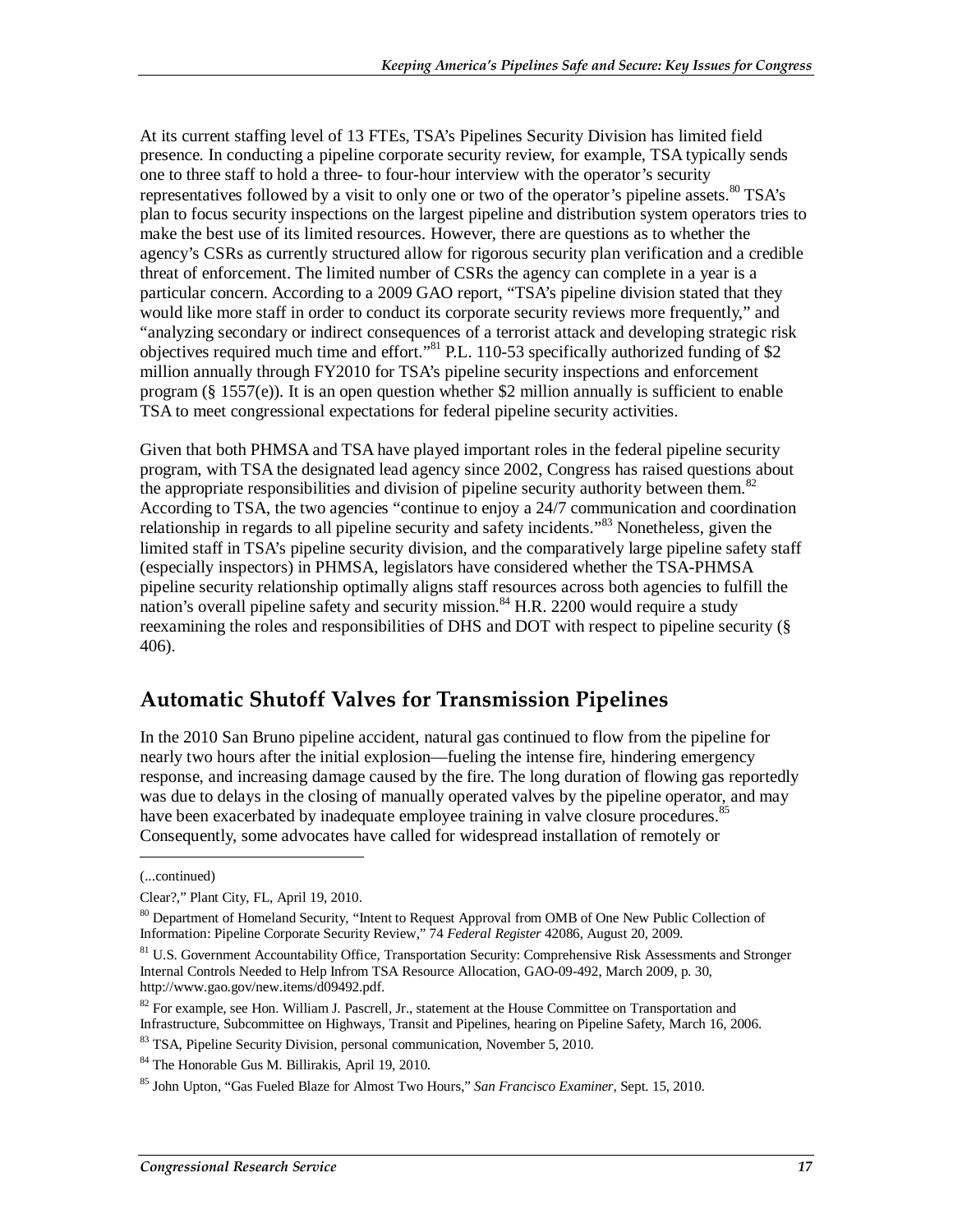automatically controlled valves in natural gas and hazardous liquids transmission pipelines. S. 3824 would require the installation of remotely or automatically controlled valves capable of "shutting off the flow of gas" in natural gas pipelines "wherever technically and economically feasible" (§ 6). H.R. 6295 would require the installation of "automatic or remote shut off valves" for all new transmission pipelines and for existing transmission pipelines near significant earthquake faults or in relatively populated areas (§6). S. 3856 would require automatic or remotely controlled shut off valves "where economically and technically feasible" for all new transmission pipelines (§ 5).

#### **Previous Consideration**

The possibility of requiring remotely controlled or automatic shut off valves for natural gas pipelines is not new. Congress previously considered such requirements in reaction to a 1994 natural gas pipeline fire in Edison, NJ, similar to the San Bruno accident in which it took the pipeline operator  $2\frac{1}{2}$  hours to close its manually operated valves.<sup>86</sup> In 1995, during the 104<sup>th</sup> Congress, H.R. 432 and S. 162 would have required the installation of remotely or automatically controlled valves in natural gas pipelines "wherever technically and economically feasible" (§ 11). Under the Accountable Pipeline Safety and Partnership Act of 1996 (P.L. 104-304), Congress mandated a DOT assessment of remotely controlled valves (RCVs) on interstate natural gas pipelines, and empowered the agency to require such valves if appropriate based upon its findings  $(\$4(h)).$ 

The DOT's assessment, released in 1999, reported that installation of RCVs would provide only "a small benefit from reduced casualties because virtually all casualties from a rupture occur before an RVC could be activated."<sup>87</sup> Moreover, the DOT reported that it lacked data to compare pipeline fire property damage with and without RCVs. Nonetheless, the DOT study advocated the deployment of RCVs, at least in some gas pipeline locations.

We have found that RCVs are effective and technically feasible, and can reduce risk, but are not economically feasible. We have also found that there may be a public perception that RCVs will improve safety and reduce the risk from a ruptured gas pipeline. We believe there is a role for RCVs in reducing the risk from certain ruptured pipelines and thereby minimizing the consequences of certain gas pipeline ruptures.... Any fire would be of greater intensity and would have greater potential for damaging surrounding infrastructure if it is constantly replenished with gas. The degree of disruption in heavily populated and commercial areas would be in direct proportion to the duration of the fire. Although we lack data enabling us to quantify these potential consequences, we believe them to be significant nonetheless, and we believe RCVs may provide the best means for addressing them.<sup>88</sup>

Notwithstanding this conclusion, the DOT has not mandated the use of RCVs in natural gas transmission pipelines.

The natural gas pipeline industry historically has objected to federal mandates to install remotely controlled or automated valves. Although pipeline operators already employ such valves under

<sup>-</sup>86 National Transportation Safety Board, *Texas Eastern Transmission Corporation Natural Gas Pipeline Explosion and Fire, Edison, New Jersey, March 23, 1994*, NTSB/PAR-95/01, January 18, 1995.

<sup>87</sup> U.S. Department of Transportation, *Remotely Controlled Valves on Interstate Natural Gas Pipelines*, September 1999, p.22.

<sup>88</sup> U.S. Department of Transportation, September 1999, pp. 23-24.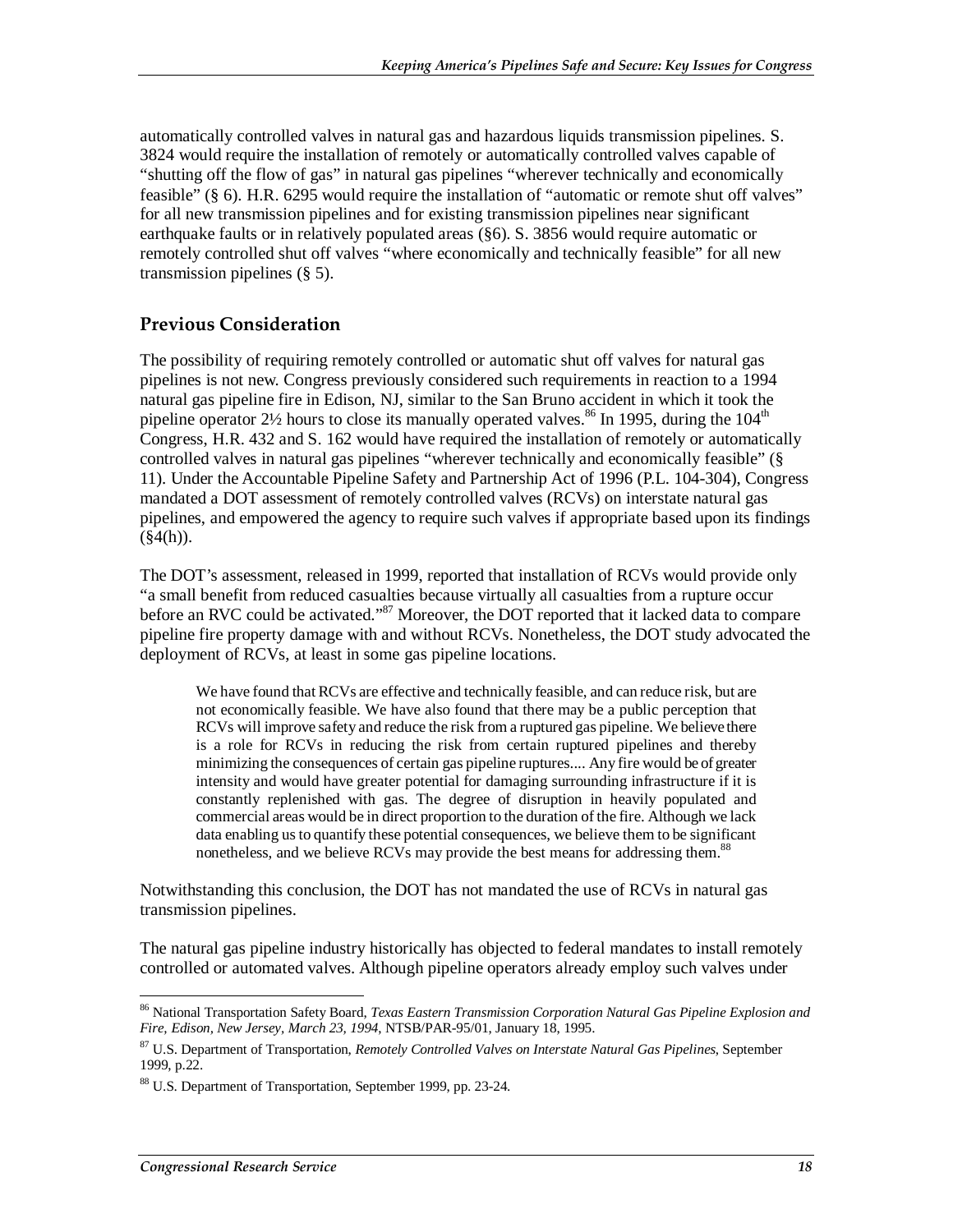specific circumstances, such as in hard-to-access locations or at compressor stations, they have opposed the installation of such valves more widely throughout their pipeline systems on the grounds that they are usually not cost-effective. They also argue that such valves do not always function properly, would not prevent natural gas pipeline explosions (which cause most fatalities), and are susceptible to false alarms, needlessly shutting down pipelines and disrupting critical fuel supplies.<sup>89</sup> Automatic valves, in particular, may be susceptible to unnecessary closure, potentially disrupting critical flows of natural gas to distribution utilities and—as a result—increasing safety risks associated with residential furnace relighting, among other concerns.<sup>90</sup> Some operators also claim higher maintenance costs for valves that are not manually operated.

#### **Remotely Controlled Valves for Liquids Pipelines**

The use of remotely controlled or automatic valves has also been a long-standing consideration for hazardous liquid pipeline systems. The National Transportation Safety Board (NTSB) began to address the need for rapid shutdown of failed hazardous liquid pipelines using remotely controlled or automatic valves in the 1970s.<sup>91</sup> In 1987, the NTSB recommended that the DOT "require the installation of remote-operated valves on pipelines that transport hazardous liquids, and base the spacing of remote-operated valves on the population at risk.<sup>592</sup> The Pipeline Safety Act of 1992 (P.L. 102-508) required the DOT to assess the effectiveness of "emergency flow restricting devices (including remotely controlled valves and check valves)" on hazardous liquid pipelines, and required the DOT to "issue regulations prescribing the circumstances under which operators of hazardous liquid pipeline facilities must use emergency flow restricting devices" (§ 212). Notwithstanding this Congressional mandate, the NTSB found the DOT's efforts to promote the use of such devices inadequate. In 1996, the NTSB stated that the DOT "has performed studies, conducted research, and sought industry input, but has failed to carry through and develop requirements for leak detection and rapid shutdown of failed pipelines.<sup> $33$ </sup> In its integrity management regulations, issued in December 2000, the DOT opted to leave the decision whether to install emergency flow restricting devices up to pipeline operators.<sup>94</sup>

#### **Valve Replacement Costs**

Cost would be a major factor in a broad national program to retrofit manual valves with remotelycontrolled or automatic valves. For example, in the interstate natural gas pipeline network, valves are typically installed every 5 to 20 miles. Assuming a 10-mile separation between valves, the nation's 306,000 mile gas transmission system contains over 30,000 valves. The spacing of valves can be much closer together in particular pipeline systems, however, such as systems located in

<sup>-</sup><sup>89</sup> Rich Connell, John Hoeffel and Marc Lifsher, "Lawmakers Move to Impose New Requirements for Pipeline Shutoff Valves," *Los Angeles Times*, September 14, 2010.

<sup>&</sup>lt;sup>90</sup> Christina Sames, Vice President, American Gas Association, Remarks at the Different Pathways to a Common Goal: PIPA, Damage Prevention, & Greater Public Awareness and Involvement Conference, Pipeline Safety Trust, New Orleans, LA, November 4, 2010

<sup>91</sup> National Transportation Safety Board (NTSB), *Pipeline Special Investigation Report: Evaluation of Accident Data and Federal Oversight of Petroleum Product Pipelines,* NTSB/SIR-96/02, 1996, p. 37.

 $92$  Ibid.

<sup>93</sup> Ibid. p. 39.

<sup>&</sup>lt;sup>94</sup> 49 CFR 195.452(i)(4)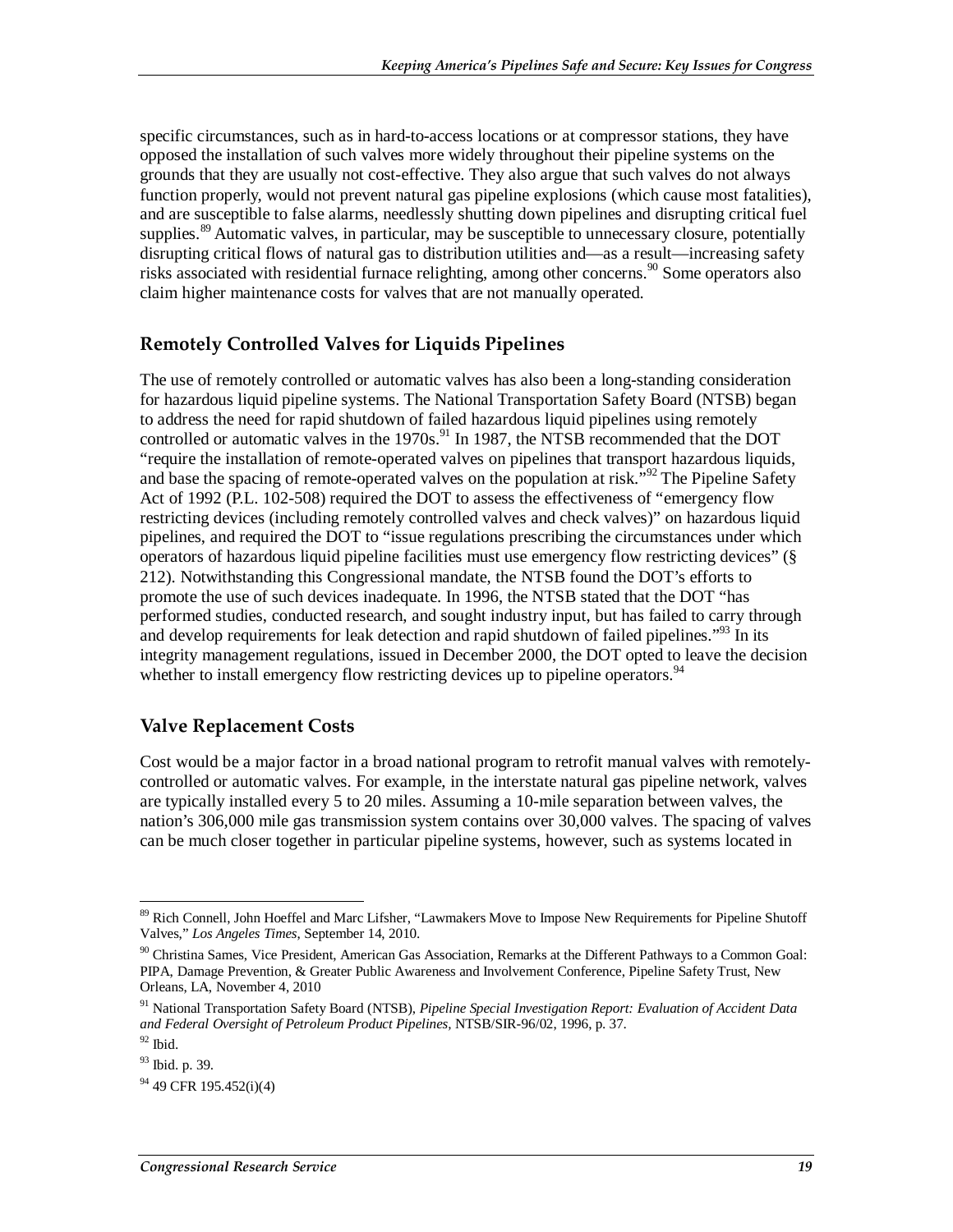more populated areas. In October 2010 PG&E reported 300 valves that could be candidates for automation in approximately 565 miles of high consequence area pipelines.<sup>95</sup>

The potential costs of retrofitting manual valves vary greatly by pipeline and specific location. A 1998 Southwest Research Institute report estimated a cost of \$32,000 (approximately \$40,000 in 2010 dollars) per valve for retrofitting 30-inch pipeline valves to make them remotely controlled.<sup>96</sup> The DOT's 1999 study reported an average cost of \$83,000 (approximately \$100,000 in 2010 dollars) for Texas Eastern Transmission Corporation (TETCO) to retrofit 90 existing valves in a large part of its pipeline system.<sup>97</sup> PG&E estimates the average cost of retrofitting an automatic or remotely controlled valve on an existing large diameter pipeline at approximately \$750,000, but ranging as low as \$100,000 and as high as \$1.5 million.<sup>9</sup>

Applying, for illustration, a \$100,000 cost to some 30,000 valves yields \$3.0 billion in capital investment required, not counting any higher future maintenance expenses. Even if such valve retrofits were required only in heavily populated areas, industry costs could still be hundreds of millions of dollars—a significant cost to the pipeline industry and therefore likely to increase rates for pipeline transportation of natural gas. To the extent that some pipeline systems, like PG&E's, contain more valves then others per mile of pipe, they could be disproportionately affected. Gas pipeline service interruptions would also be an issue as specific lines could be repeatedly taken out of service during the valve retrofit process. The hazardous liquids pipeline industry could face capital costs and service interruptions of the same magnitude if required to do a widespread valve retrofit on existing lines. Additional right-of-way costs, environmental impacts, and construction accidents associated with the valve replacements could also be a consideration. For new pipelines, the incremental costs of installing remotely controlled or automatic valves instead of manual valves would be lower than in the retrofit case, but could still increase future pipeline costs.

#### **SCADA and Leak Detection System Requirements**

To effectively reduce the impact of pipeline accidents, installing remotely controlled or automatic valves may require associated investments in supervisory control and data acquisition (SCADA) systems along with other operational changes to improve leak detection. As one pipeline expert has stated,

The pipeline operator's focus on keeping the pipeline system operating and the lack of remotely-operable valves are the primary factors that control the quantity of product released after a rupture or leak. Even with remote control valves this relationship will not change unless the pipeline is equipped with a reliable leak detection subsystem that works with the SCADA system and [unless] those who control pipeline operations are trained for and

-

<sup>&</sup>lt;sup>95</sup> Pacific Gas and Electric Company, "Re: Updates on Natural Gas Transmission System," Letter to the California Public Utilities Commission, October 25, 2010, p. 2-2, http://www.pge.com/includes/docs/pdfs/about/newsroom/ puc\_updates\_oct252010.pdf.

<sup>&</sup>lt;sup>96</sup> Cecil R. Sparks, Thomas R. Morrow, and John P. Harrell, "Cost Benefit Study of Remote Controlled Main Line Valves, Final Report to Gas Research Institute," Southwest Research Institute, San Antonio, TX, Report No. GRI-GRI-98/0076, May 1998.

 $97$  U.S. Department of Transportation, September 1999, p. 11.

<sup>&</sup>lt;sup>98</sup> Pacific Gas and Electric Company, October 25, 2010, p. 2-3.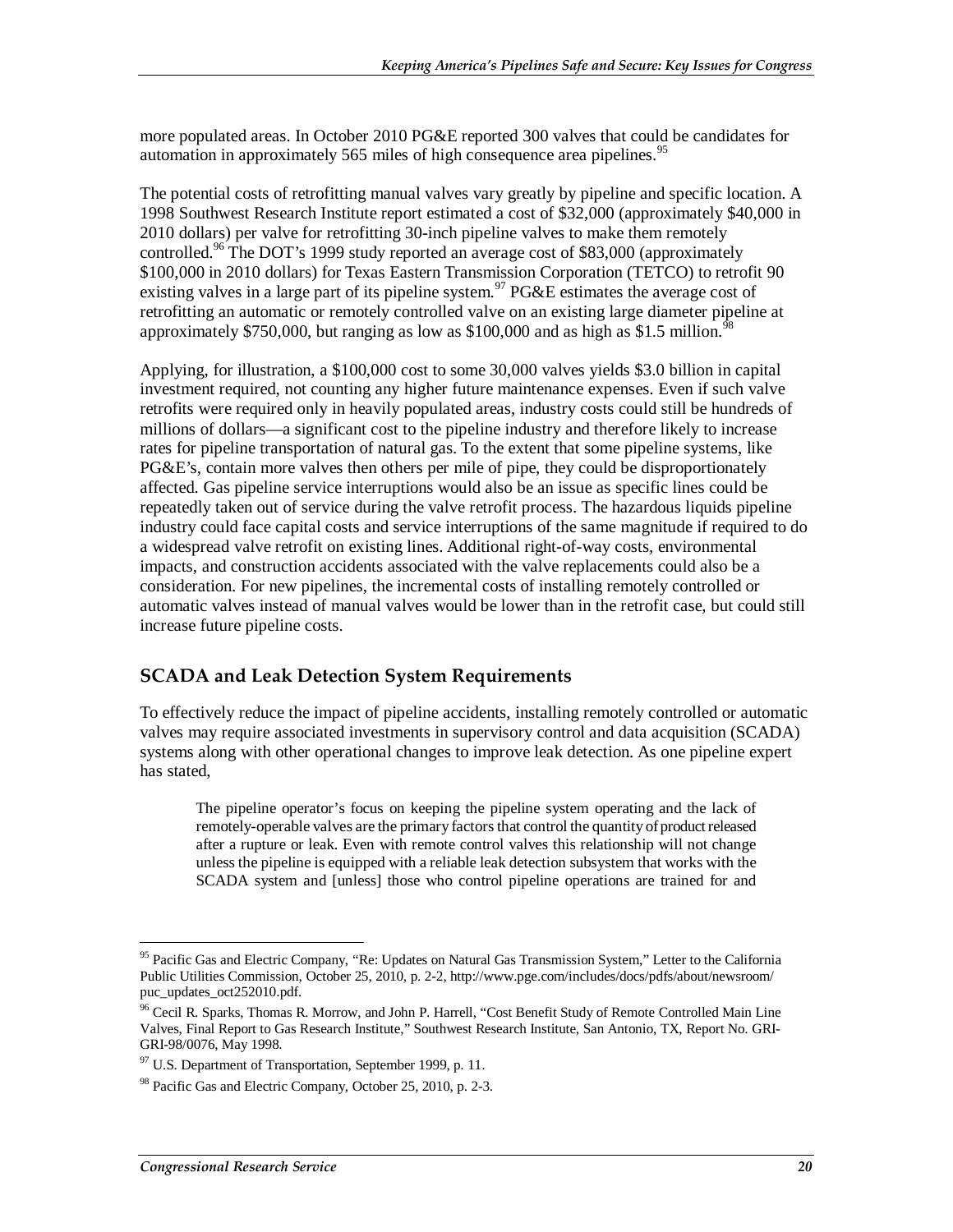dedicated to minimizing product release (safety and environmental mindset) rather than trained for and dedicated to keeping the system operating (economic mindset).<sup>99</sup>

In its report about a 1996 pipeline accident in Tiger Pass, LA, the NTSB similarly concluded that the operator's "delay in recognition ... that it had experienced a pipeline rupture at Tiger Pass was due to the piping system's dynamics during the rupture and to the design of the company's SCADA system."<sup>100</sup> Consistent with these concerns, S. 3824 would mandate standards for natural gas leak detection with the goal of identifying substantial leaks in high consequence areas as expeditiously as technologically possible (§ 7). S. 3856 includes leak detection requirements for hazardous liquid pipelines (§ 10). H.R. 6295 mandates leak detection standards for both types of pipeline. Estimates of converting manual valves may, therefore, need to account for the costs of SCADA changes, leak detection systems, and associated training. These costs may also include significant reliability and security components, since increasing reliance upon new or expanded SCADA systems may also expose pipeline systems to greater risk from operating software failure or cyberterrorism.<sup>101</sup>

#### **Public Perceptions**

Some stakeholders have argued that public perceptions of improved pipeline safety and control are the highest perceived benefit of remotely controlled or automatic valves.<sup>102</sup> Although the value of these perceptions is hard to quantify (and, therefore, not typically reflected in costeffectiveness studies), the importance of public perception and community acceptance of pipeline infrastructure can be a significant consideration in pipeline design, expansion, and regulation. In 2001, a representative of the National Association of Regulatory Utility Commissioners testified before Congress that "the main impediment to siting energy infrastructure is the great difficulty getting public acceptance for needed facilities."<sup>103</sup> Likewise, the National Commission on Energy Policy stated in its 2006 report that energy-facility siting is "a major cross-cutting challenge for U.S. energy policy," largely because of public opposition to new energy projects and other major infrastructure.<sup>104</sup>

One result of public concern about pipeline safety has been to prevent new pipeline siting in certain localities, and to increase pipeline development time and costs in others. In a 2006 report, for example, the EIA stated that "several major projects in the Northeast, although approved by FERC, have been held up because of public opposition or non-FERC regulatory interventions."<sup>105</sup>

<sup>&</sup>lt;u>.</u> 99 Charles H. Batten, Engineering Analysis of Olympic Pipe Line Company's Safety and Risk Mitigation Features for Application No. 96-1 Cross Cascade Pipeline Project, Batten & Associates, Inc., Locust Grove, VA, February 8, 1999, p. 19, http://www.efsec.wa.gov/oplarchive/oplpft/Cca/chb-3.pdf.

<sup>100</sup> National Transportation Safety Board, *Pipeline Accident Summary Report: Natural Gas Pipeline Rupture and Fire During Dredging of Tiger Pass, Louisiana, October 23, 1996*, PR98-916501, NTSB/PAR-98/01/SUM, September 28, 1998, p. 15.

<sup>101</sup> See, for example: Tyler Williams, "Cyber Security Threats to Pipelines and Refineries," *Pipeline & Gas Journal*, November 1, 2007.

<sup>102</sup> U.S. Department of Transportation, September 1999, pp. 19-20.

<sup>&</sup>lt;sup>103</sup> William M. Nugent, First Vice President, National Association of Regulatory Utility Commissioners, Testimony before the Senate Energy and Natural Resources Committee hearing on Federal, State, and Local Impediments to Siting Energy Infrastructure (May 15, 2001).

<sup>104</sup> National Commission on Energy Policy, *Siting Critical Energy Infrastructure: An Overview of Needs and Challenges*. (Washington, DC: June 2006): 1. (Hereafter referred to as NCEP 2006.)

<sup>&</sup>lt;sup>105</sup> Energy Information Administration, *Additions to Capacity on the U.S. Natural Gas Pipeline Network: 2005* (August (continued...)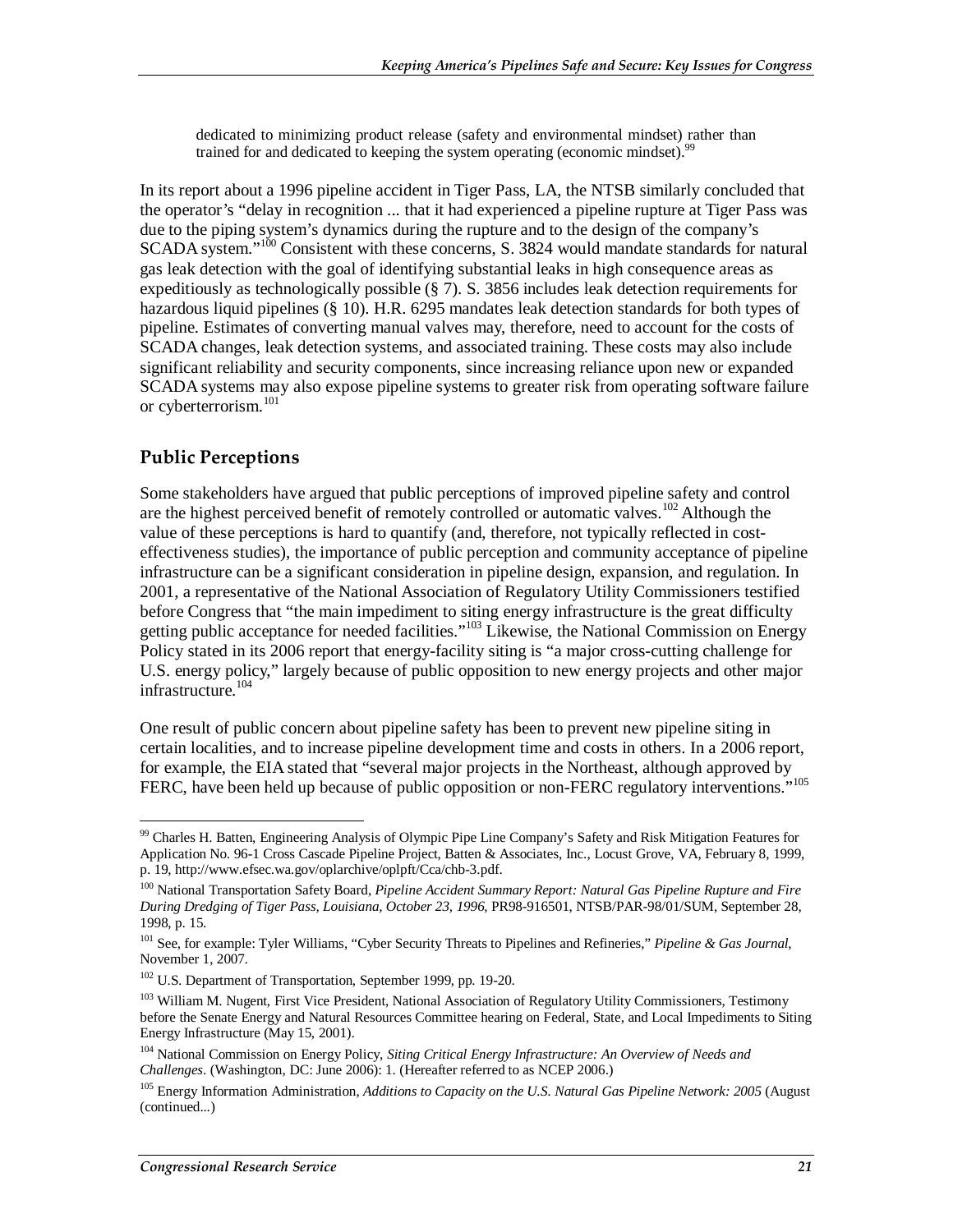In the specific case of the Millennium Pipeline, proposed in 1997 to transport Canadian natural gas to metropolitan New York, developers did not receive final construction approval for nine years, largely because of community resistance to the pipeline route.<sup>106</sup> Numerous other proposed pipelines, especially in populated areas, have faced similar public acceptance barriers.<sup>107</sup> Even where there is federal siting authority, as is the case for interstate natural gas pipelines, community stakeholders retain many statutory and regulatory avenues to affect energy infrastructure decisions. Consequently, the public perception value of remotely controlled or automatic pipeline valves may need to be accounted for, especially with respect to its implications for general pipeline development and operations.

#### **Natural Gas Distribution Excess Flow Valves**

While the San Bruno, CA, and Edison, NJ, gas pipeline accidents have focused attention on automatic valves in large diameter transmission pipelines, this technology also applies to smaller gas distribution lines serving individual buildings. In natural gas distribution systems, "excess flow" valves are safety devices which can automatically shut off pipeline flow in the event of a leak. In this way, the valves can minimize the release of natural gas during a pipeline accident, thereby reducing the likelihood or severity of a fire or explosion. P.L. 109-468 required PHMSA to promulgate minimum standards for natural gas distribution systems requiring the installation of excess flow valves on new gas distribution lines in single-family homes (§ 9). The agency issued final regulations for excess flow valves as part of its final rule for natural gas distribution integrity management programs on December 3, 2009.<sup>108</sup> S. 3856 would mandate excess flow valves for new or entirely replaced distribution branch pipelines, as well as service lines to multi-family residential buildings and small commercial facilities. Although smaller in scale, automatic valves in distribution lines raise the same cost and safety tradeoffs as automatic valves in large diameter pipelines.

### **PHMSA Penalties and Pipeline Safety Enforcement**

The adequacy of the PHMSA's enforcement strategy has been an ongoing focus of congressional oversight.<sup>109</sup> Provisions in the Pipeline Safety Improvement Act of 2002 (P.L. 107-355) put added scrutiny on the effectiveness of the agency's enforcement strategy and assessment of civil penalties (§ 8). In April 2006, PHMSA officials testified before Congress that the agency had institutionalized a "tough-but-fair" approach to enforcement, "imposing and collecting larger penalties, while guiding pipeline operators to enhance higher performance."110 According to the

1

<sup>(...</sup>continued)

<sup>2006): 11.</sup> 

<sup>106</sup> Federal Energy Regulatory Commission (FERC), "Commission Approves Revised \$1 Billion Millennium Pipeline Project to Bring New Gas Service to the Northeast," Press release (December 21, 2006). See, for example: Randal C. Archibold, "Fighting Plans for a Gas Pipeline: Not Under My Backyard," *New York Times* (August 7, 2001).

<sup>&</sup>lt;sup>107</sup> Samantha Santa Maria, "Energy Projects: Rockies Express Add-on Pipe Projects Face Several Obstacles to Building in US Northeast," *Inside F.E.R.C.* (October 22, 2007).

<sup>&</sup>lt;sup>108</sup> U.S. Department of Transportation, "DOT Issues Much-Anticipated Rules to Enhance Pipeline Safety," Office of Public Affairs, press release, December 3, 2009.

<sup>&</sup>lt;sup>109</sup> See, for example: Representative James L. Oberstar, Statement before the House Committee on Transportation and Infrastructure, Hearing on the Enbridge Pipeline Oil Spill in Marshall, MI, September 15, 2010.

<sup>110</sup> S.L. Gerard, Pipeline and Hazardous Materials Admin.(PHMSA), Testimony before the House Energy and Commerce Committee, Energy and Air Quality Subcommittee hearing on Pipeline Safety, Serial No. 109-84, April 27, (continued...)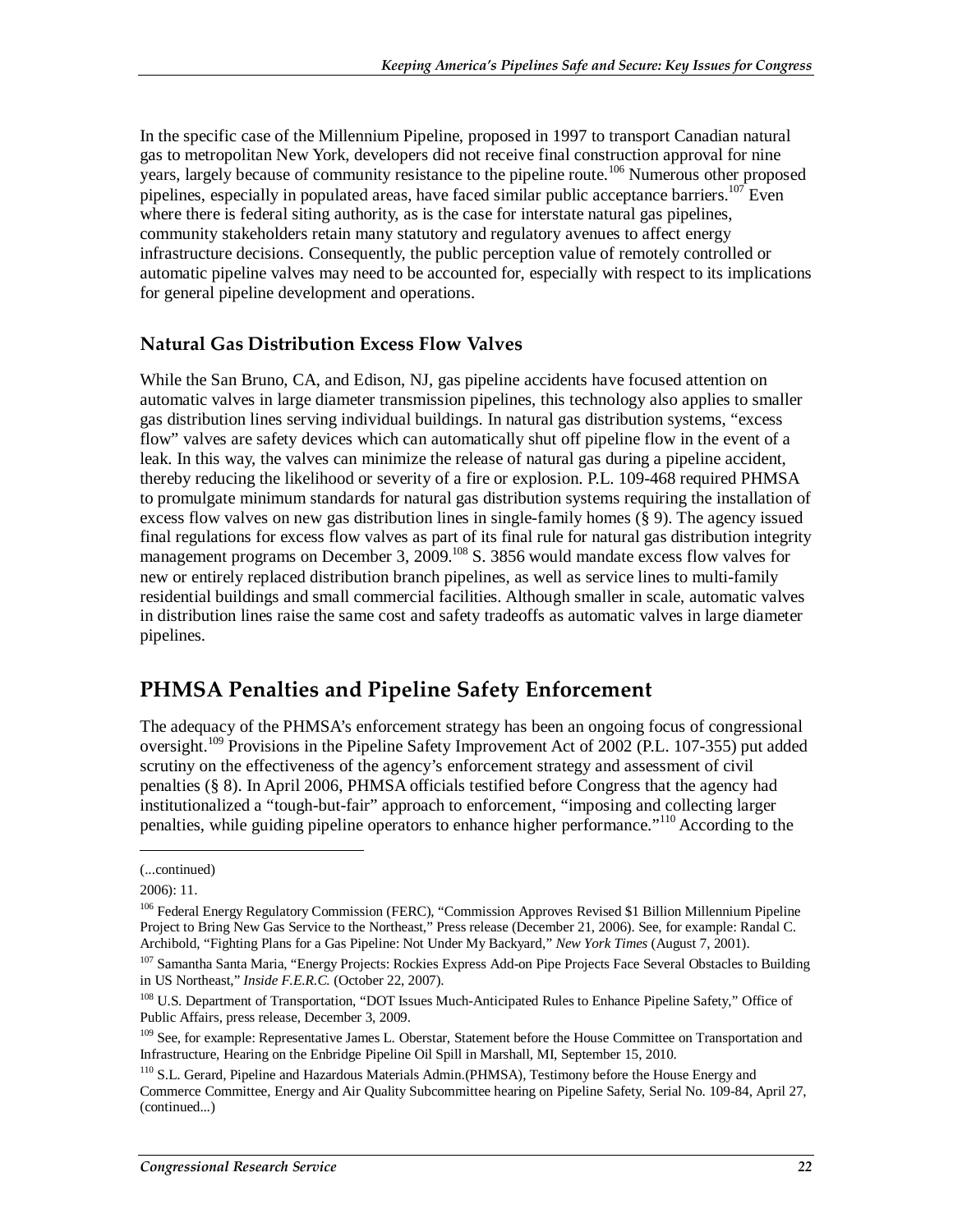agency, \$4.6 million in proposed civil penalties in 2005 was three times greater than penalties proposed in 2003, the first year higher penalties could be imposed under P.L. 107-355 (§ 8(a)).<sup>111</sup> Proposed penalties totaled \$6.5 million in 2009.<sup>112</sup> Proposed penalties through September 2010 totaled \$3.6 million, with an average penalty of approximately  $$140,000$ .<sup>113</sup> S. 3856 would increase the maximum civil penalty from \$1.0 million to \$2.5 million for a related series of major consequence violations, such as those causing serious injuries, deaths, or environmental harm (§  $2(a)$ ). H.R. 6008 would also increase the maximum civil penalty to \$2.5 million (§ 4(2)).

Although PHMSA's imposition of pipeline safety penalties appears to have risen under P.L. 107- 355, the role of federal penalties in promoting greater operator compliance with pipeline safety regulations is not always clear. To understand the potential influence of penalties on operators, it can be helpful to put PHMSA fines in the context of the overall costs to operators of a pipeline release. Pipeline companies, seeking to generate financial returns for their owners, are motivated to operate their pipelines safely (and securely) for a range of financial reasons. While these financial considerations certainly include possible PHMSA penalties, the costs of a pipeline accident may also include fines for violations of environmental laws (federal and state), the costs of spill response and remediation, penalties from civil litigation, the value of lost product, costs for pipeline repairs and modifications (e.g., to resolve federal regulatory interventions), and other costs. Depending upon the severity of a pipeline release, these other costs may far exceed pipeline safety fines, as illustrated by the following examples.

• **Kinder-Morgan.** In April 2006 Kinder Morgan Energy Partners entered into a consent agreement with PHMSA to resolve a corrective action order stemming from three hazardous liquid spills in 2004 and 2005 from the company's Pacific Operations pipeline unit.<sup> $114$ </sup> According to the company, the agreement would require Kinder Morgan to spend approximately \$26 million on additional integrity management activities, among other requirements.<sup>115</sup> Under a 2007 settlement agreement with the United States Justice Department and the State of California, Kinder Morgan also agreed to pay approximately \$3.8 million in civil penalties for violations of environmental laws and approximately \$1.5 million related to response and remediation associated with these spills. The spills collectively released approximately 200,000 gallons of diesel fuel, jet fuel, and gasoline.<sup>116</sup> This volume of fuel would have a product value on the order of \$0.5 million based on typical wholesale market prices at the time of the spills.

1

<sup>(...</sup>continued)

<sup>2006,</sup> p. 14.

 $111$  Ibid.

<sup>&</sup>lt;sup>112</sup> Pipelines and Hazardous Materials Safety Admin. (PHMSA), "Civil Penalty Cases: Nationwide," Web page, October 15, 2010. http://primis.phmsa.dot.gov/comm/reports/enforce/CivilPenalty\_opid\_0.html?nocache=4013; "Colorado Pipeline Company Fined 2.3 Million After Explosion," *Clean Skies News*, December 1, 2009.

<sup>113</sup> PHMSA, "Civil Penalty Cases: Nationwide," October 15, 2010.

<sup>114</sup> Pipeline and Hazardous Materials Safety Administration, *Consent Agreement: In the Matter of Kinder Morgan Energy Partners, L.P., Respondent*, CPF No. 5-2005-5025H, April 4, 2006.

<sup>&</sup>lt;sup>115</sup> Kinder Morgan Energy Partners, L.P., "Kinder Morgan Energy Partners Enters into Consent Agreement with PHMSA," press release, Houston, TX, April 10, 2006.

<sup>&</sup>lt;sup>116</sup> U.S. Environmental Protection Agency, "Kinder Morgan, SFPP Agree To Pay Nearly \$5.3 Million To Resolve Federal And State Environmental Violations," press release, May 21, 2007.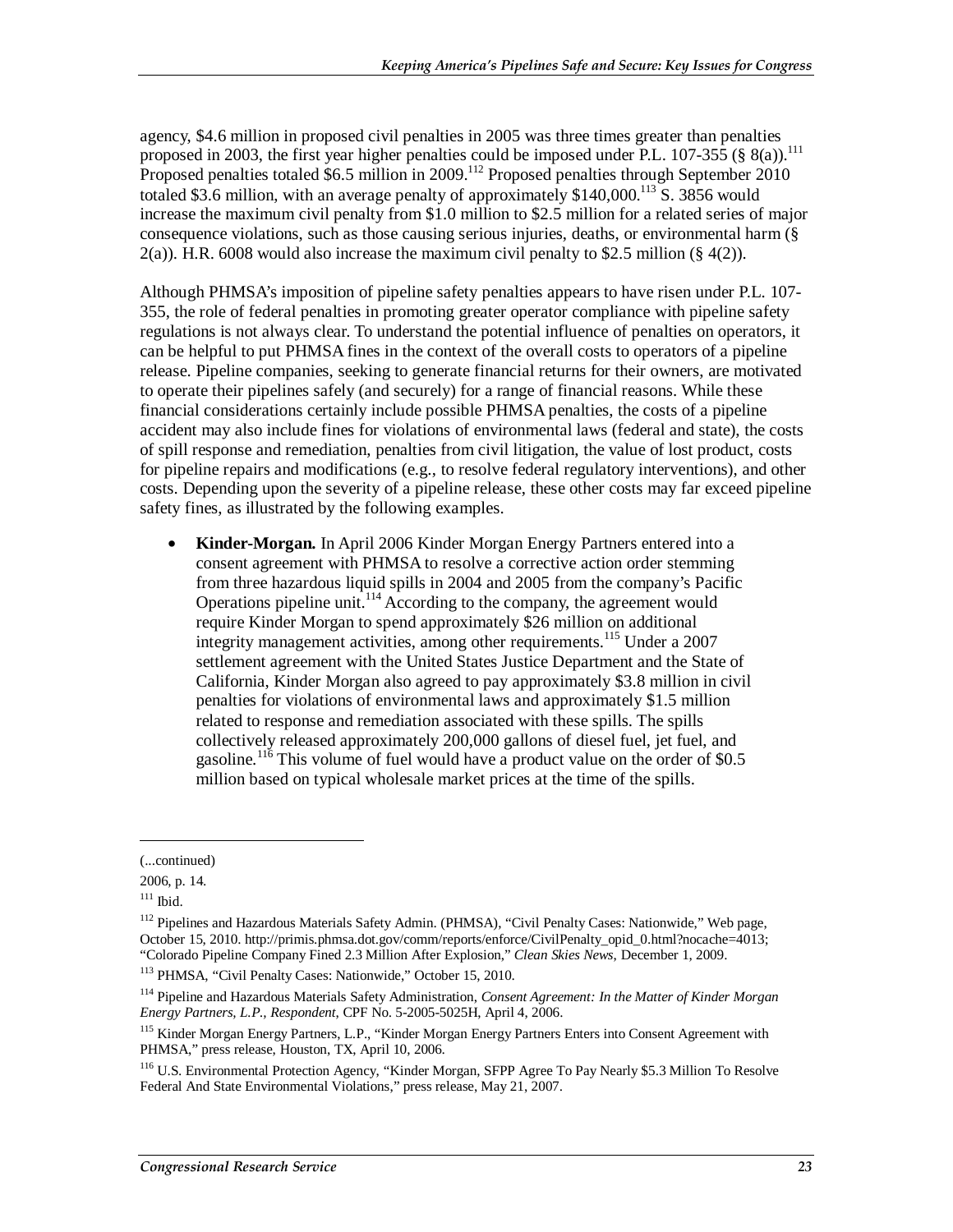- **Plains All American.** In 2010, Plains All American Pipeline agreed to spend approximately \$41 million to upgrade 10,420 miles of U.S. oil pipeline to resolve Clean Water Act (CWA) violations for 10 crude oil spills in Texas, Louisiana, Oklahoma, and Kansas from 2004 through 2007. Among these upgrades, the company agreed to spend at least \$6 million on equipment and materials for internal corrosion control and surveys on at least 2,400 miles of pipeline. The company was required to pay \$3.25 million civil penalty associated with the  $CWA$  violations.<sup> $117$ </sup>
- **Enbridge.** Enbridge Energy Partners estimated expenses of \$475 million to clean up two oil spills on its Lakehead pipeline system in 2010, including the spill in Marshall, MI. This estimate did not include fines or penalties which might also be imposed in connection with the spills. The pipeline operator also reported \$16 million in lost revenue from pipeline shipments it could not redirect to other lines while the Lakehead system was out of service.<sup>118</sup> The full impact of these expenditures on the company's business is unclear, however as Enbridge stated in a subsequent quarterly report that "substantially all of the costs" related to its 2010 oil pipeline spills "will ultimately be recoverable under our existing insurance policies."<sup>119</sup>
- **Olympic Pipe Line.** After the 1999 Bellingham pipeline accident, Olympic Pipe Line Company and associated defendants reportedly agreed to pay a \$75 million settlement to the families of two children killed in the accident.<sup>120</sup>
- **El Paso.** In 2002, El Paso Corporation settled wrongful death and personal injury lawsuits stemming from the 2000 natural gas pipeline explosion near Carlsbad, NM, which killed 12 campers.<sup>121</sup> Although the terms of those settlements were not disclosed, two additional lawsuits sought a total of \$171 million in damages.<sup>122</sup> However, El Paso's June 2003 quarterly financial report stated that "our costs and legal exposure ... will be fully covered by insurance."<sup>123</sup>

#### **PHMSA Penalties in Perspective**

The threat of safety enforcement penalties is often considered one of the primary tools available to pipeline safety regulators to ensure operator compliance with their safety requirements. However, as the examples above suggest, pipeline safety fines, even if they were raised to \$2.5 million for major violations, could still account for only a limited share of the financial impact of future pipeline releases. So it is not clear how large an effect increasing PHMSA's authorized

<sup>&</sup>lt;u>.</u> <sup>117</sup> U.S. Environmental Protection Agency, "Plains Pipeline to Spend \$41 Million to Prevent Oil Spills Across 10,000 Miles of Pipeline," Press release, August 10, 2010.

<sup>118</sup> Enbridge Energy Partners, L.P., *Enbridge Energy Partners, L.P. Third Quarter 2010 Earnings*, Slide presentation, October 28, 2010, p. 8, http://phx.corporate-ir.net/External.File?item=

UGFyZW50SUQ9MjY2NzE3N3xDaGlsZElEPTQwMTI5MXxUeXBlPTI=&t=1.

<sup>119</sup> Enbridge Energy Partners, L.P., October 28, 2010, p. 8.

<sup>&</sup>lt;sup>120</sup>"Olympic Pipe Line, Others Pay Out Record \$75 Million in Pipeline Explosion Wrongful Death Settlement,"<br>Business Wire, April 10, 2002.

<sup>&</sup>lt;sup>121</sup> National Transportation Safety Board, *Pipeline Accident Report*, PAR-03-01, February 11, 2003.

 $122$  El Paso Corp., Quarterly Report Pursuant to Section 13 or 15(d) of the Securities Exchange Act of 1934, Form 10-Q, for the period ending June 30, 2002, Houston, TX, 2002.

<sup>123</sup> El Paso Corp., 2002.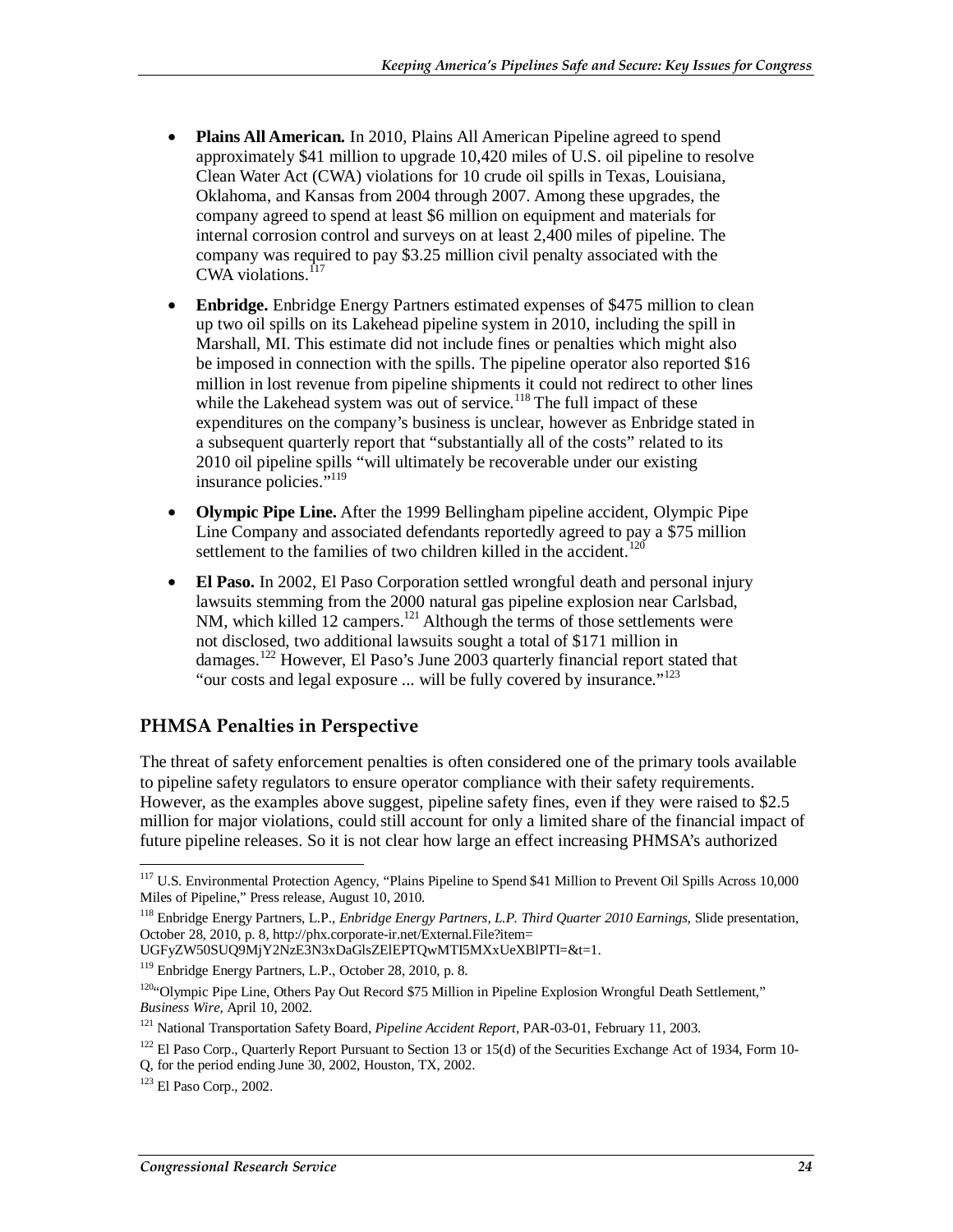fines, alone, might have on operator compliance. On the other hand, the authority of PHMSA to influence pipeline operations directly—for example, through corrective action orders or shutdown orders in the event of a pipeline failure—can have a large financial impact on a pipeline operator in terms of capital expenditures or lost revenues. Indeed, some have suggested that this operational authority is the most influential component of PHMSA's pipeline safety enforcement strategy. Therefore, as Congress continues its oversight of PHMSA's enforcement activities, and considers new proposals to increase compliance with federal pipeline safety regulations, it may evaluate how PHMSA's authorities to set standards, assess penalties, and directly affect pipeline operations may reinforce one another to improve U.S. pipeline safety.

### **Pipeline Security Regulations**

As noted earlier in this report, federal pipeline security activities to date have relied upon voluntary industry compliance with PHMSA security guidance and TSA security best practices. By initiating this voluntary approach, PHMSA sought to speed adoption of security measures by industry and avoid the publication of sensitive security information (e.g., critical asset lists) that would normally be required in public rulemaking.<sup>124</sup> Provisions in P.L. 109-468 require the DOT Inspector General to "address the adequacy of security standards for gas and oil pipelines" (§ 23(b)(4)). P.L. 110-53 similarly directs TSA to promulgate pipeline security regulations and carry out necessary inspection and enforcement—if the agency determines that regulations are appropriate (§ 1557(d)). Addressing this issue the 2008 IG report states that

TSA's current security guidance is not mandatory and remains unenforceable unless a regulation is issued to require industry compliance.... PHMSA and TSA will need to conduct covert tests of pipeline systems' vulnerabilities to assess the current guidance as well as the operators' compliance.<sup>125</sup>

Although TSA's FY2005 budget justification stated that the agency would "issue regulations where appropriate to improve the security of the [non-aviation transportation] modes," the agency has not done so for pipelines, and is not currently working on such regulations.<sup>126</sup> The pipelines industry has expressed concern that new security regulations and related requirements may be "redundant" and "may not be necessary to increase pipeline security."<sup>127</sup> The PHMSA Administrator in 2007 testified that enhancing security "does not necessarily mean that we must impose regulatory requirements."<sup>128</sup> TSA officials have questioned the IG assertions regarding pipeline security regulations, particularly the IG's call for covert testing of pipeline operator security measures. They have argued that the agency is complying with the letter of P.L. 110-53 and that its pipeline operator security reviews are more than paper reviews.<sup>129</sup> In accordance with

<sup>&</sup>lt;u>.</u> 124 GAO, *Pipeline Security and Safety: Improved Workforce Planning and Communication Needed*, GAO-02-785, August 2002, p. 22.

<sup>&</sup>lt;sup>125</sup> U.S. Dept. of Transportation, Office of Inspector General, May 21, 2008, p. 6.

<sup>126</sup> Department of Homeland Security (DHS), *Transportation Security Administration Fiscal Year 2005 Congressional Budget Justification*, Washington, DC, February 2, 2004, p. 20; TSA, Pipeline Security Division, personal communication, February 17, 2009.

<sup>&</sup>lt;sup>127</sup> American Gas Association (AGA), American Petroleum Institute (API), Association of Oil Pipelines (AOPL), and American Public Gas Association (APGA), joint letter to members of the Senate Commerce Committee providing views on S. 1052, August 22, 2005.

<sup>128</sup> Barrett, T.J. January 18, 2007.

<sup>&</sup>lt;sup>129</sup> Sammon, John, Transportation Security Administration, Testimony before the House Transportation and Infrastructure Committee, Railroad, Pipelines, and Hazardous Materials Subcommittee hearing on Implementation of (continued...)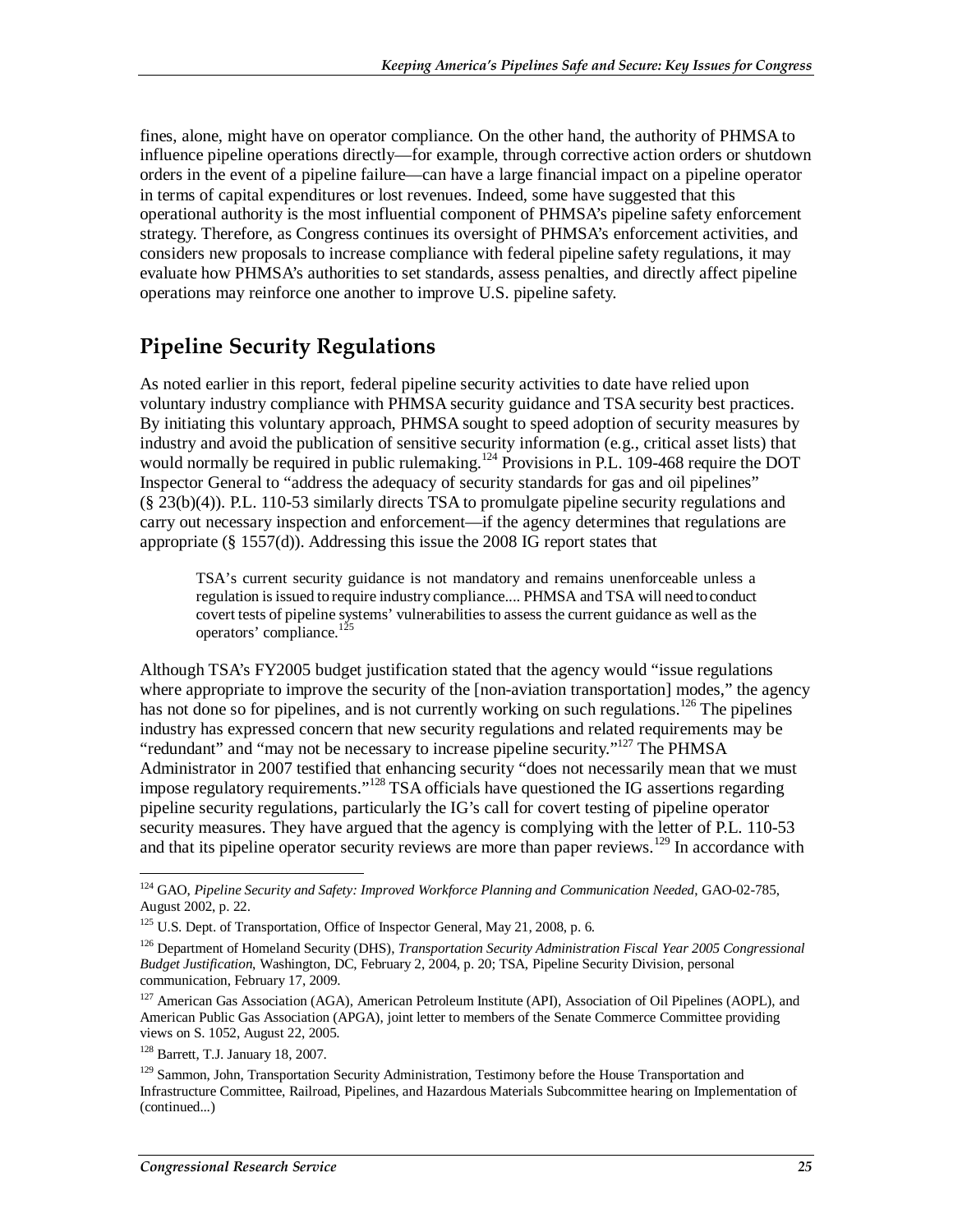P.L. 110-53 (§ 1557 (b)), the TSA has been implementing a multi-year program of pipeline system inspections, including documentation of findings and follow up reviews.<sup>130</sup> In its oversight of potential pipeline security regulations, Congress may evaluate the effectiveness of the current voluntary pipeline security standards based on findings from the TSA's CSR reviews, pipeline inspections, and future DOT Inspector General reports.

## **Additional Issues**

In addition to the issues mentioned above, Congress may consider several issues related to proposed legislation or otherwise raised by pipeline stakeholders.

#### **Mandatory Internal Inspection Requirements**

Some legislative proposals, such as provisions in S. 3824, would increase requirements for pipeline operators to conduct internal inspections of transmission pipelines using "smart pigs," robotic devices sent through pipelines taking physical measurements continuously along the way.<sup>131</sup> However, experts note that there are different pipeline inspection techniques with overlapping capabilities and different strengths.<sup>132</sup> While an effective technology for detecting corrosion in many applications, smart pigs have limitations as a general tool for assessing the integrity of pipelines. For example, although smart pigs may be good corrosion detectors, they are still a developing technology and may be somewhat less effective in detecting other types of pipeline anomalies (e.g., cracks). Operators also maintain that smart pigging may be less useful for predicting future problems with pipeline integrity than other federally approved maintenance techniques like "direct assessment" (49 C.F.R. 192.903) wherein pipelines are examined externally based on risk data and other factors.<sup>133</sup> Furthermore, because many older pipelines contain sharp turns and other obstructions due to historical construction techniques, they cannot accommodate smart pig devices without significant and costly pipeline modifications to make them more "piggable." Consequently, some industry stakeholders caution against unrealistic expectations for the capabilities of smart pigs as a stand-alone pipeline inspection tool.<sup>134</sup> As Congress debates new federal requirements for pipeline inspection with smart pigs, it may consider these devices as only one in a portfolio of maintenance practices operators may need to employ to ensure their pipelines are physically sound.

#### **Emergency Response Plan Disclosure**

Federal regulations require pipeline operators to prepare emergency response plans for pipeline spills and to make those plans available for inspection by PHMSA and local emergency response agencies (49 C.F.R. 192.605). Some stakeholders have proposed that these plans also be made

1

<sup>(...</sup>continued)

the Pipeline Inspection, Protection, Enforcement, and Safety Act of 2006, June 24, 2008.

<sup>&</sup>lt;sup>130</sup> TSA, Pipeline Security Division, personal communication, February 17, 2009.

<sup>&</sup>lt;sup>131</sup> "Pig" is the common acronym for "pipeline inspection gauge."

<sup>132</sup> Pete Carey, "Pipeline Inspection Not an Exact Science," *San Jose Mercury News*, October 11, 2010.

<sup>&</sup>lt;sup>133</sup> The Pipeline Safety Improvement Act of 2002 (P.L. 107-355) directed the DOT to issue regulations on using internal inspection, pressure testing, and direct assessment to natural gas pipelines in high consequence areas.

<sup>&</sup>lt;sup>134</sup> Christina Sames, Vice President, American Gas Association, November 4, 2010.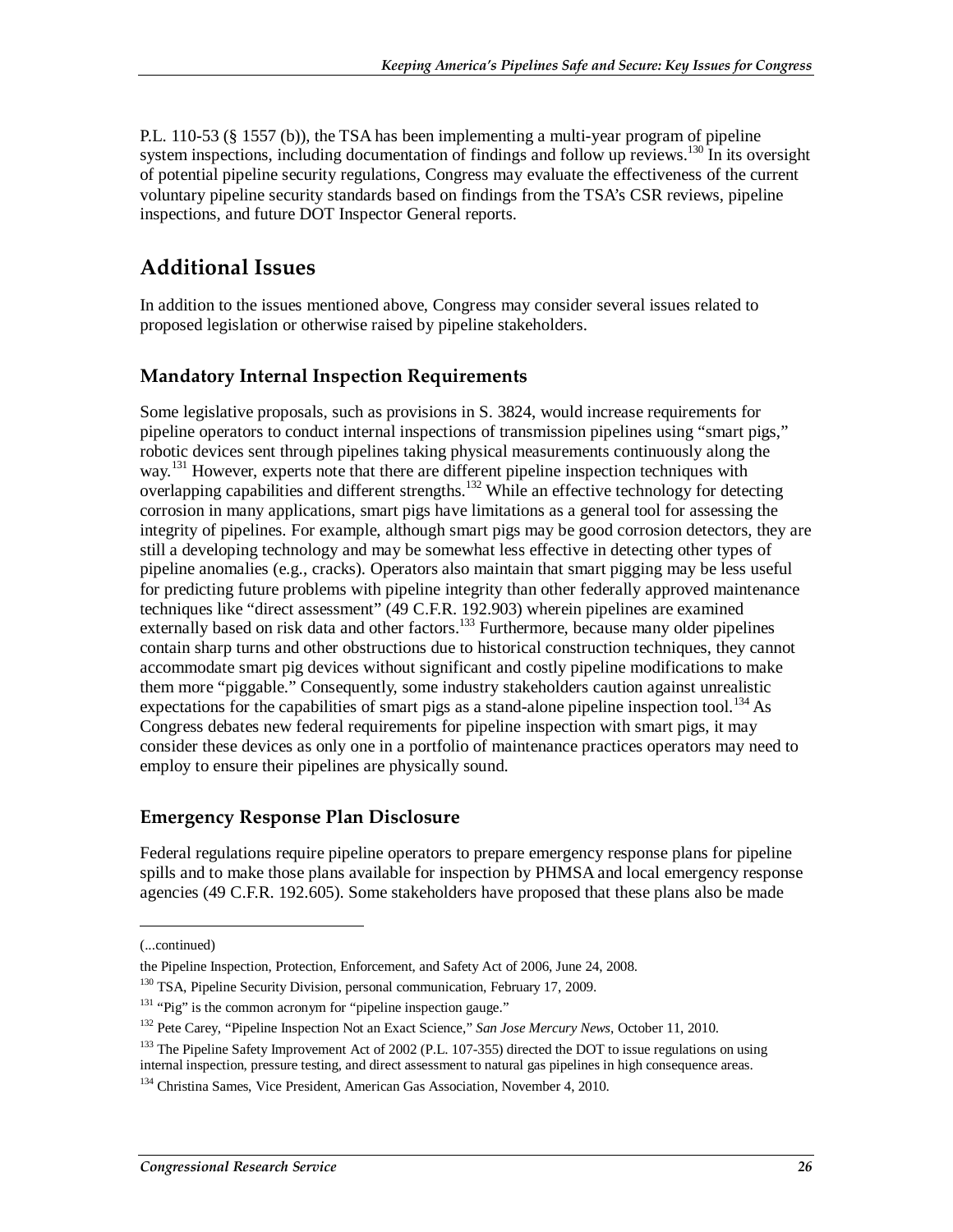available to the public to allow for additional review of their adequacy and to provide better risk and response information to people living near pipelines.<sup>135</sup> Operators reportedly have resisted such disclosures on the grounds that their emergency response plans contain confidential customer and employee information.<sup>136</sup> They also raise concerns that the plans contain securitysensitive information about pipeline vulnerabilities and spill scenarios which could be useful to terrorists.<sup>137</sup> S. 3856 would require PHMSA to collect and maintain copies of pipeline emergency plans for public availability "excluding any proprietary or security-sensitive information" (§ 8(a)). As debate on this issue continues, Congress may consider the tradeoffs between public awareness and pipeline security in a general operating environment where both safety and security hazards may be significant.

#### **Mandatory Pipeline Assessment Intervals**

The Pipeline Safety Improvement Act of 2002 requires that natural gas pipeline operators subject to the act perform integrity management reassessments at least every seven years after an initial baseline assessment (§ 14a). Some pipeline operators believe that this reassessment interval may be too prescriptive and may not be appropriate for all pipelines. Operators argue that assessing pipelines too frequently is costly and inefficient, diverting limited safety resources from other uses with greater pipeline safety benefits.<sup>138</sup> Based on assessments conducted through 2005, "and the generally safe condition of gas transmission pipelines," GAO concluded in 2006 that the seven year reassessment interval "appears to be conservative."<sup>139</sup> GAO recommended that Congress permit pipeline operators to reassess gas transmission pipelines at intervals based on risk factors, technical data, and engineering analyses. The agency believed such a revision would allow PHMSA more flexibility to establish longer or shorter reassessment intervals as warranted by pipeline conditions.<sup>140</sup> According to PHMSA testimony in June 2008, the Secretary of Transportation corresponded with the House Energy and Commerce committee regarding the agency's plans for exempting pipeline operators from the seven year interval requirement, but this correspondence has not been released publicly.<sup>141</sup> PHMSA has since concurred with GAO's recommendation for extending reassessment intervals and is reviewing its authority to do so through the grant of special permits to individual operators.<sup>142</sup> S. 1333 would allow pipeline

139 Government Accountability Office (GAO), *Natural Gas Pipeline Safety: Risk-Based Standards Should Allow Operators to Better Tailor Reassessments to Pipeline Threats*, GAO-06-945, September 8, 2006. p. 3.

<sup>-</sup><sup>135</sup> For an example of such a review, see The Northern Great Plains at Risk: Oil Spill Planning in Keystone Pipeline System, Plains Justice, Billings, MT, November 23, 2010.

<sup>&</sup>lt;sup>136</sup> Sharon Theimer, "Government Lacks Copies of Emergency Response Plans Developed by Gas Pipeline Operators," Associated Press, October 6, 2010.

<sup>&</sup>lt;sup>137</sup> Andrew Black, President, Association of Oil Pipelines, Remarks at the Different Pathways to a Common Goal: PIPA, Damage Prevention, & Greater Public Awareness and Involvement Conference, Pipeline Safety Trust, New Orleans, LA, November 5, 2010.

<sup>&</sup>lt;sup>138</sup> J. L. Mohn, Panhandle Energy, testimony before the House Committee on Transportation and Infrastructure, Subcommittee on Highways, Transit and Pipelines, hearing on pipeline Safety, March 16, 2006, p. 9.

<sup>140</sup> Ibid. p. 6.

<sup>&</sup>lt;sup>141</sup> Gerard, Stacy, Asst. Administrator, Pipeline and Hazardous Materials Safety Administration (PHMSA), Testimony before the House Transportation and Infrastructure Committee, Railroad, Pipelines, and Hazardous Materials Subcommittee hearing on Implementation of the Pipeline Inspection, Protection, Enforcement, and Safety Act of 2006, June 24, 2008.

<sup>142</sup> E. Komiskey, Office of Pipeline Safety, "High Consequence Areas and Pipeline Assessment Intervals," *Pipeline Safety—What More Needs To Be Done?*, Pipeline Safety Trust Conference, New Orleans, November 20, 2008.